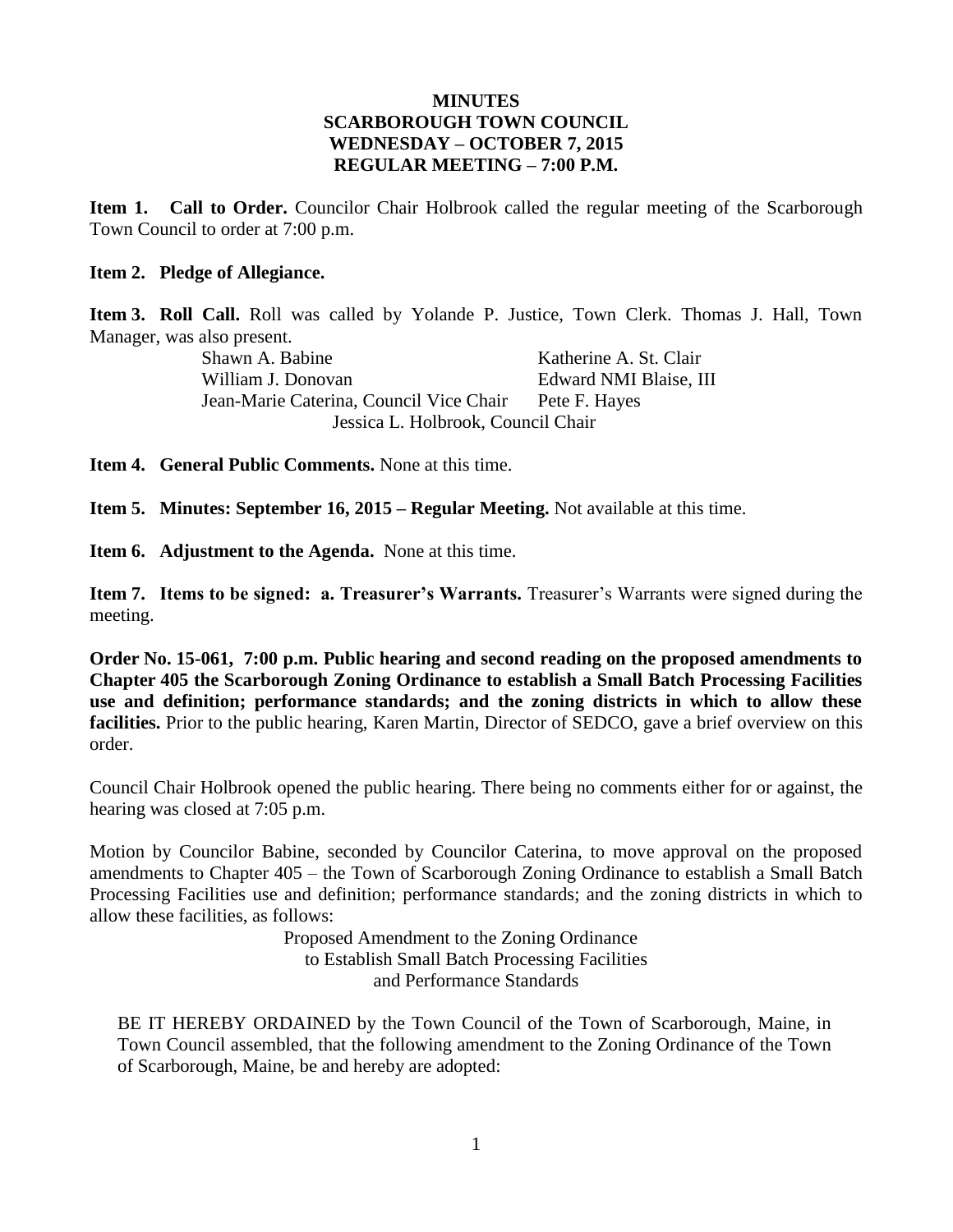1. Amend Section VI. DEFINITIONS by adding, in proper alphabetical order, a definition for Small Batch Processing Facilities to read:

**Small Batch Processing Facilities:** A category of a food processing facility or light industrial use that processes, produces or assembles small lots of consumer goods. Processors in this category include, but are not limited to, clothing design and production, small batch food production, craft brewers, jewelry makers and other product lines that have an element of handcrafted design or hand-made production. Small batch processing facilities shall not include the production or processing of medical marijuana.

2. Amend SECTION IX. PERFORMANCE STANDARDS by adding a new performance standard subsection M.3. as follows (additions are underlined; deletions are struck through):

M.3. PERFORMANCE STANDARDS – SMALL BATCH PROCESSING FACILITIES

Small batch processing facilities may be undertaken only after the Planning Board has reviewed and approved the use in accordance with the following performance standards and requirements:

1. Small batch processing facilities shall be limited to no greater than 5,000 square feet of floor area including any accessory uses, such as a retail area, a tap room, sampling area, storage or warehousing;

2. The design and external appearance of the small batch processing facility and site improvements will constitute an attractive and compatible addition to the neighborhood, shall be of a scale of, and compatible with, other non-residential uses allowed in the same zone, and will be consistent with the Design Standards for Scarborough's Commercial Districts;

3. The facility will not create any unhealthy or offensive odor, emissions, dust or other airborne discharges;

4. The facility will not include any outdoor storage of equipment, materials or processing byproduct or waste;

5. The facility will not create any offensive noise or vibration, heat or glare to abutting landowners; and

6. The facility will not create unsafe traffic conditions or a volume of truck traffic in excess of other non-residential uses allowed in the same zone that would either adversely affect neighborhood character or be incompatible with abutting properties or uses.

3. Amend Sections XVIII.A. TOWN AND VILLAGE CENTERS TVC; XVIII.B. HAIGIS PARKWAY DISTRICT HP; TOWN AND VILLAGE CENTERS 4 DISTRICT TVC4; XIX REGIONAL BUSINESS DISTRICT B2; XIX.A. GENERAL BUSINESS DISTRICT B3; XX BUSINESS OFFICE-RESEARCH DISTRICT BOR; XX.A. RUNNING HILL – GORHAM RD DISTRICT RH; and CROSSROADS PLANNED DEVELOPMENT DISTRICT CPD to add Small Batch Processing Facilities to the list of permitted uses in each zoning district (additions are underlined; deletions are struck through):

Small Batch Processing Facilities, subject to the performance standards of Section IX.(M.3.) of this Ordinance.

Vote: 7 Yeas.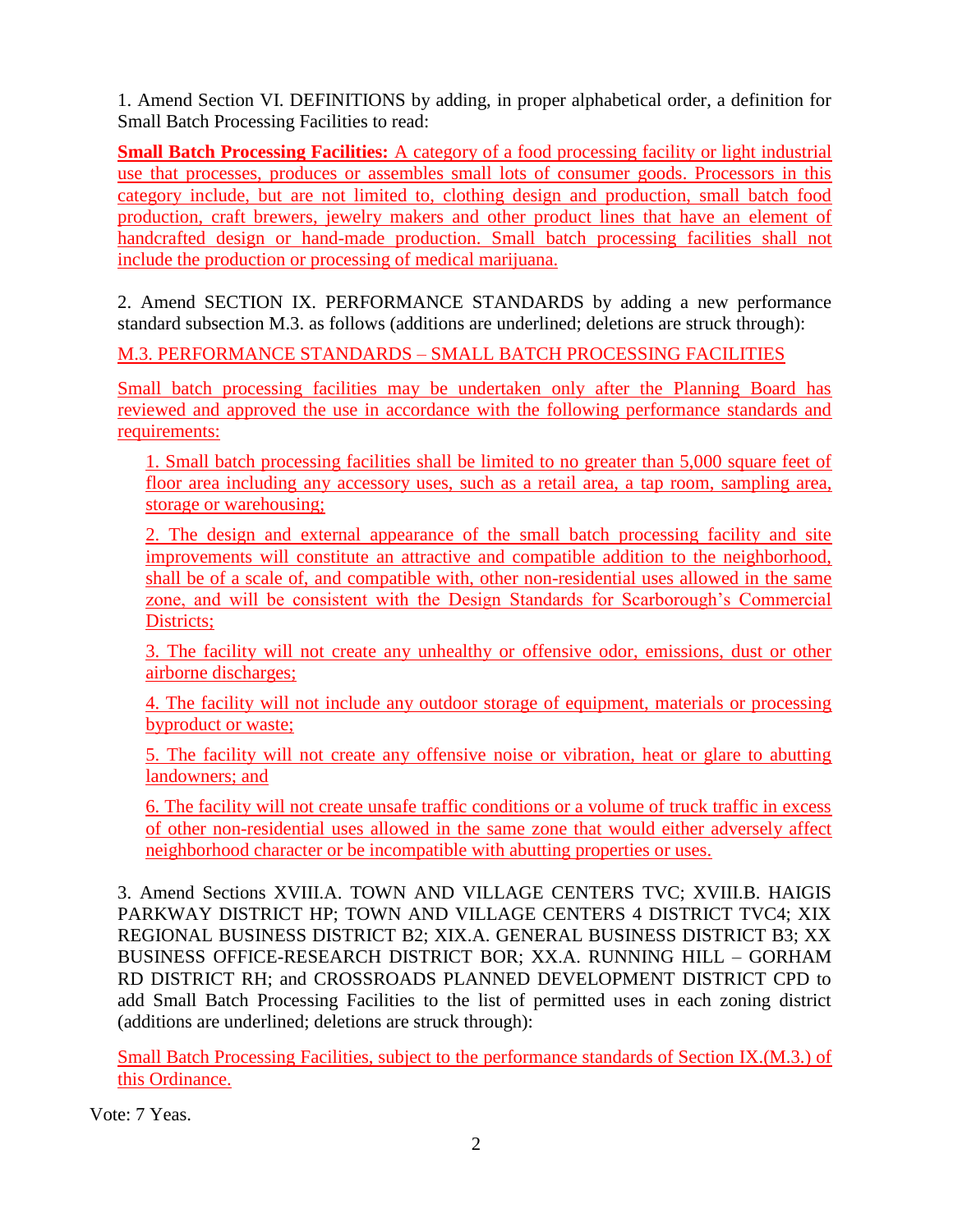**Order No. 15-075, 7:00 p.m. Public hearing and second reading on the proposed amendments to the Chapter 1301, the General assistance Ordinance, pursuant to Title 22, M.R.S.A §4305 (4).** Council Chair Holbrook opened the public hearing on this Order. There being no comments either for or against, the hearing was closed at 7:09 p.m.

Motion by Councilor Caterina, seconded by Councilor Babine, to move approval of the second reading on the proposed amendments to the Chapter 1301, the General assistance Ordinance, pursuant to Title 22, M.R.S.A §4305 (4), as follows:

> **Appendix A Effective: 10/01/15-09/30/16**

### **GA Overall Maximums**

### **Metropolitan Areas**

| <b>COUNTY</b>                                                                                                                                                                                                                                                                                                                                                                                                                                                                                                                                                                                                                                                                                      | $\mathbf{1}$ | $\overline{2}$ | $\overline{\mathbf{3}}$ | $\overline{\mathbf{4}}$ | $5*$  |
|----------------------------------------------------------------------------------------------------------------------------------------------------------------------------------------------------------------------------------------------------------------------------------------------------------------------------------------------------------------------------------------------------------------------------------------------------------------------------------------------------------------------------------------------------------------------------------------------------------------------------------------------------------------------------------------------------|--------------|----------------|-------------------------|-------------------------|-------|
| <b>Bangor HMFA:</b><br>Bangor, Brewer, Eddington, Glenburn,<br>Hampden, Hermon, Holden, Kenduskeag,<br>Milford, Old Town, Orono, Orrington,<br>Penobscot Indian Island Reservation,<br>Veazie                                                                                                                                                                                                                                                                                                                                                                                                                                                                                                      | 628          | 734            | 916                     | 1,141                   | 1,326 |
| <b>Penobscot County HMFA:</b><br>Alton, Argyle UT, Bradford, Bradley,<br>Burlington, Carmel, Carroll plantation,<br>Charleston, Chester, Clifton, Corinna,<br>Corinth, Dexter, Dixmont, Drew<br>plantation, East Central Penobscot UT,<br>East Millinocket, Edinburg, Enfield, Etna,<br>Exeter, Garland, Greenbush, Howland,<br>Hudson, Kingman UT, Lagrange,<br>Lakeville, Lee, Levant, Lincoln, Lowell<br>town, Mattawamkeag, Maxfield, Medway,<br>Millinocket, Mount Chase, Newburgh<br>Newport, North Penobscot UT,<br>Passadumkeag, Patten, Plymouth, Prentiss<br>UT, Seboeis plantation, Springfield,<br>Stacyville, Stetson, Twombly UT, Webster<br>plantation, Whitney UT, Winn, Woodville | 590          | 618            | 733                     | 1,025                   | 1,185 |
| <b>Lewiston/Auburn MSA:</b><br>Auburn, Durham, Greene, Leeds,<br>Lewiston, Lisbon, Livermore, Livermore<br>Falls, Mechanic Falls, Minot, Poland,<br>Sabattus, Turner, Wales                                                                                                                                                                                                                                                                                                                                                                                                                                                                                                                        | 549          | 650            | 849                     | 1,070                   | 1,136 |
| <b>Portland HMFA:</b><br>Cape Elizabeth, Casco, Chebeague Island,                                                                                                                                                                                                                                                                                                                                                                                                                                                                                                                                                                                                                                  |              |                |                         |                         |       |

#### **Persons in Household**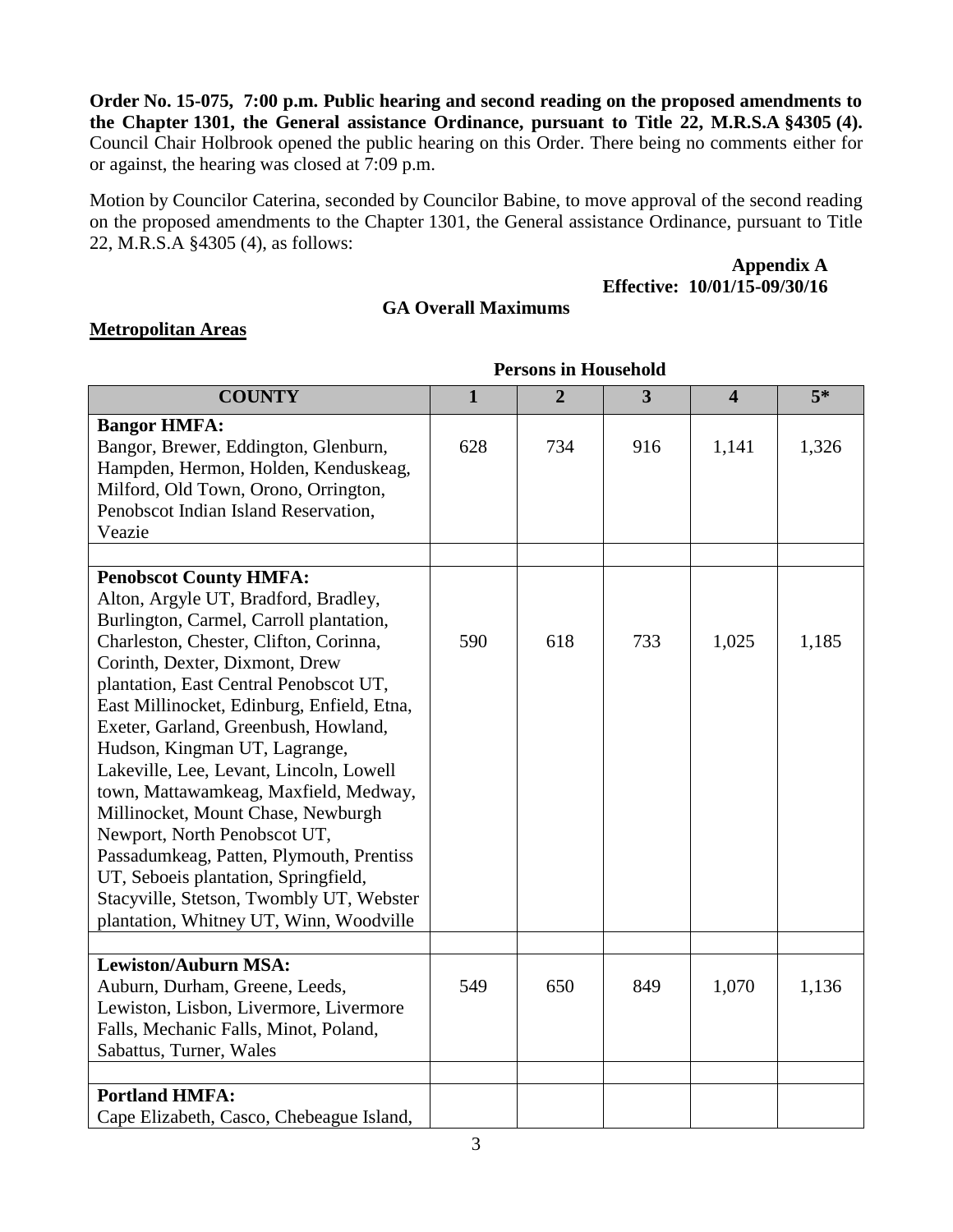| Cumberland, Falmouth, Freeport, Frye      | 803 | 956 | 1,181 | 1,563 | 1,641 |
|-------------------------------------------|-----|-----|-------|-------|-------|
| Island, Gorham, Gray, Long Island, North  |     |     |       |       |       |
| Yarmouth, Portland, Raymond,              |     |     |       |       |       |
| Scarborough, South Portland, Standish,    |     |     |       |       |       |
| Westbrook, Windham, Yarmouth; Buxton,     |     |     |       |       |       |
| Hollis, Limington, Old Orchard Beach      |     |     |       |       |       |
|                                           |     |     |       |       |       |
| York/Kittery/S.Berwick HMFA:              | 958 | 964 | 1,245 | 1,684 | 1,833 |
| Berwick, Eliot, Kittery, South Berwick,   |     |     |       |       |       |
| York                                      |     |     |       |       |       |
|                                           |     |     |       |       |       |
| <b>Cumberland County HMFA: Baldwin,</b>   |     |     |       |       |       |
| Bridgton, Brunswick, Harpswell, Harrison, | 638 | 773 | 1,025 | 1,466 | 1,747 |
| Naples, New Gloucester, Pownal, Sebago    |     |     |       |       |       |

| <b>COUNTY</b>                                                        |     | $\mathbf{2}$ | 3     | 4     | $5*$  |
|----------------------------------------------------------------------|-----|--------------|-------|-------|-------|
| Sagadahoc HMFA:<br>Arrowsic, Bath, Bowdoin, Bowdoinham,              | 762 | 810          | 960   | 1,245 | 1,579 |
| Georgetown, Perkins UT, Phippsburg,<br>Richmond, Topsham, West Bath, |     |              |       |       |       |
| Woolwich                                                             |     |              |       |       |       |
|                                                                      |     |              |       |       |       |
| <b>York County HMFA:</b>                                             |     |              |       |       |       |
| Acton, Alfred, Arundel, Biddeford,<br>Cornish, Dayton, Kennebunk,    | 695 | 796          | 1,009 | 1,370 | 1,418 |
| Kennebunkport, Lebanon, Limerick,                                    |     |              |       |       |       |
| Lyman, Newfield, North Berwick,                                      |     |              |       |       |       |
| Ogunquit, Parsonsfield, Saco, Sanford,                               |     |              |       |       |       |
| Shapleigh, Waterboro, Wells                                          |     |              |       |       |       |

**\*Note: Add \$75 for each additional person.**

## **Non-Metropolitan Areas**

# **Persons in Household**

| <b>COUNTY</b>           |     | $\overline{2}$ | 3   | $\overline{\mathbf{4}}$ | $5*$  |
|-------------------------|-----|----------------|-----|-------------------------|-------|
| <b>Aroostook County</b> | 603 | 620            | 747 | 946                     | 1,036 |
|                         |     |                |     |                         |       |
| <b>Franklin County</b>  | 630 | 658            | 780 | 971                     | 1,382 |
|                         |     |                |     |                         |       |
| <b>Hancock County</b>   | 647 | 733            | 933 | 1,228                   | 1,246 |
|                         |     |                |     |                         |       |
| <b>Kennebec County</b>  | 570 | 659            | 843 | 1,057                   | 1,126 |
|                         |     |                |     |                         |       |
| <b>Knox County</b>      | 736 | 741            | 913 | 1,170                   | 1,298 |
|                         |     |                |     |                         |       |
| <b>Lincoln County</b>   | 666 | 739            | 932 | 1,161                   | 1,245 |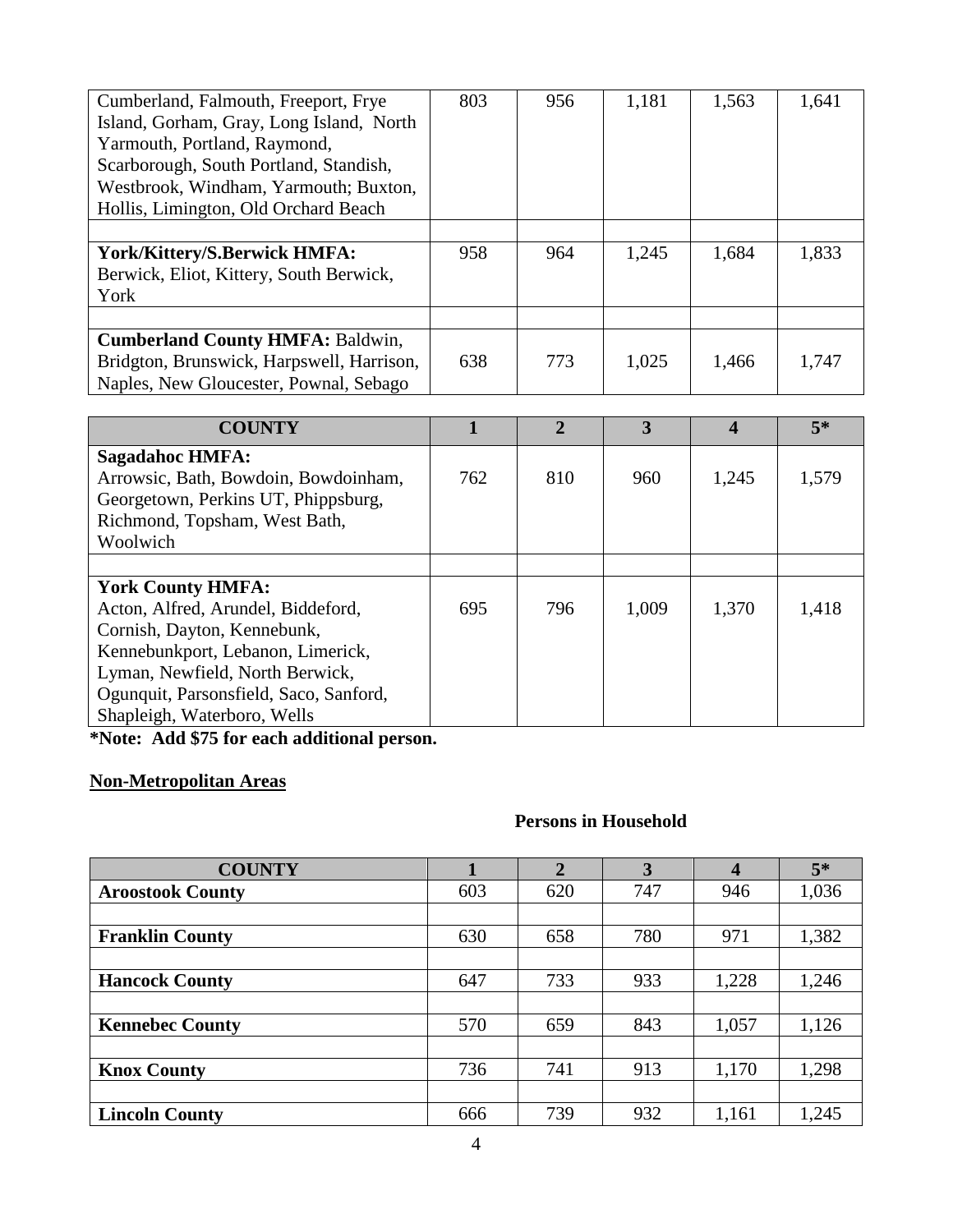| <b>Oxford County</b>      | 567 | 618 | 758 | 1,023 | 1,324 |
|---------------------------|-----|-----|-----|-------|-------|
|                           |     |     |     |       |       |
| <b>Piscataquis County</b> | 578 | 659 | 814 | 1,033 | 1,105 |
|                           |     |     |     |       |       |
| <b>Somerset County</b>    | 659 | 690 | 821 | 1,117 | 1,121 |
|                           |     |     |     |       |       |
| <b>Waldo County</b>       | 649 | 737 | 873 | 1,189 | 1,265 |
|                           |     |     |     |       |       |
| <b>Washington County</b>  | 572 | 629 | 749 | 955   | 1,158 |
|                           |     |     |     |       |       |

**\* Please Note: Add \$75 for each additional person.**

#### **Appendix B Effective: 10/01/15 to 09/30/16**

#### **Food Maximums**

Please Note: The maximum amounts allowed for food are established in accordance with the U.S.D.A. Thrifty Food Plan. As of October 1, 2015, those amounts are:

| <b>Number in Household</b> | <b>Weekly Maximum</b> | <b>Monthly Maximum</b> |  |  |
|----------------------------|-----------------------|------------------------|--|--|
|                            | 45.12                 | 194                    |  |  |
| $\overline{2}$             | 83.02                 | 357                    |  |  |
| 3                          | 118.84                | 511                    |  |  |
| 4                          | 150.93                | 649                    |  |  |
| 5                          | 179.30                | 771                    |  |  |
| 6                          | 215.12                | 925                    |  |  |
| 7                          | 237.67                | 1,022                  |  |  |
| 8                          | 271.86                | 1,169                  |  |  |

**Note: For each additional person add \$146 per month.**

**Appendix C Effective: 10/01/15-09/30/16**

### **GA Housing Maximums (Heated & Unheated Rents)**

**NOTE: NOT ALL MUNICIPALITIES SHOULD ADOPT THESE SUGGESTED HOUSING MAXIMUMS!** Municipalities should ONLY **consider** adopting the following numbers, if these figures are consistent with local rent values. If not, a market survey should be conducted and the figures should be altered accordingly. The results of any such survey must be presented to DHHS prior to adoption. **Or**, no housing maximums should be adopted and eligibility should be analyzed in terms of the Overall Maximum—Appendix A. *(See Instruction Memo for further guidance.)*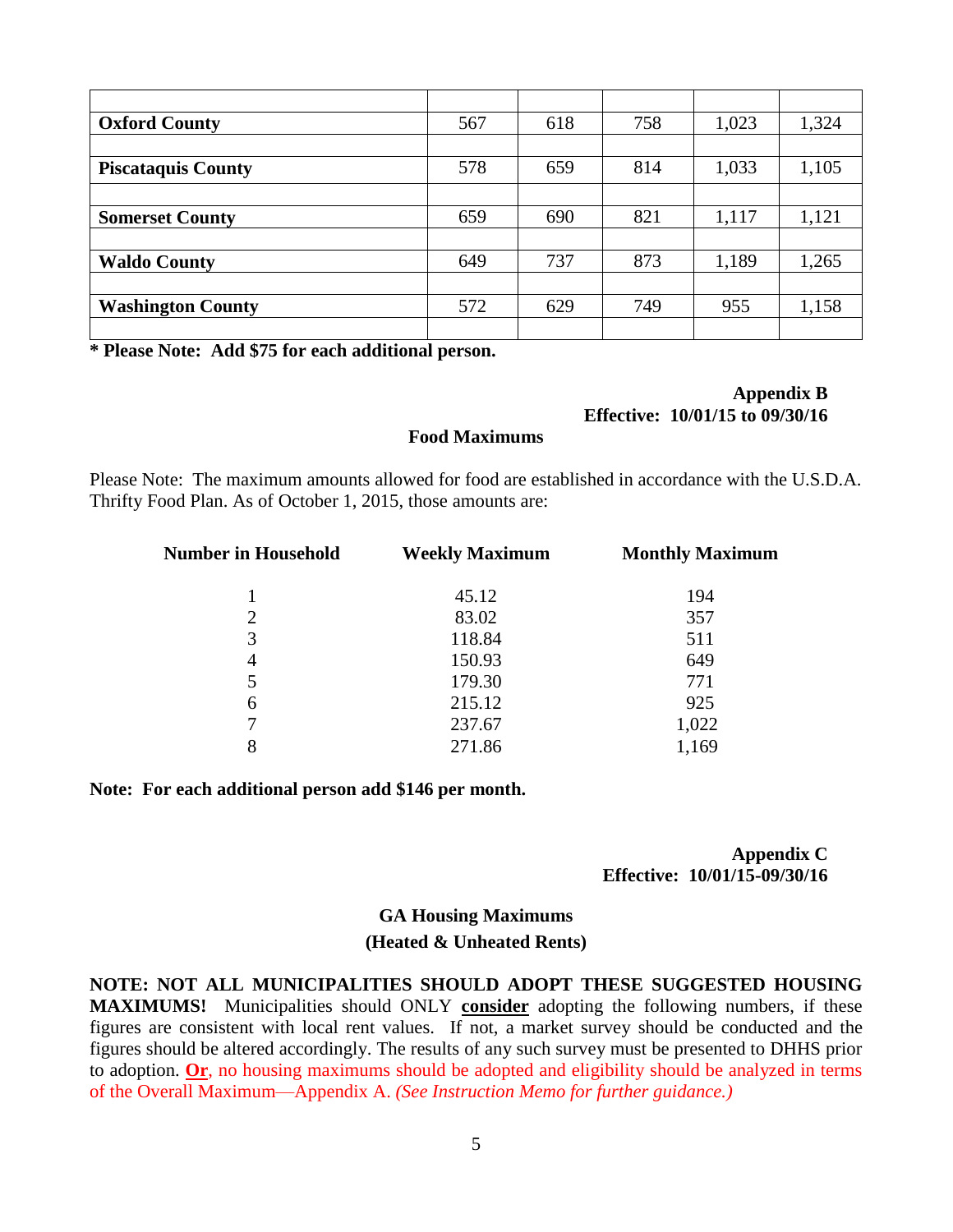## **Non-Metropolitan FMR Areas**

| <b>Aroostook County</b> |                 | <b>Unheated</b> | <b>Heated</b> |         |  |
|-------------------------|-----------------|-----------------|---------------|---------|--|
| <b>Bedrooms</b>         | Weekly          | Monthly         | Weekly        | Monthly |  |
| $\boldsymbol{0}$        | 108             | 464             | 128           | 550     |  |
| $\mathbf{1}$            | 108             | 464             | 130           | 561     |  |
| $\overline{c}$          | 127             | 546             | 158           | 679     |  |
| $\overline{3}$          | 164             | 705             | 202           | 868     |  |
| $\overline{4}$          | 176             | 758             | 223           | 957     |  |
|                         |                 |                 |               |         |  |
| <b>Franklin County</b>  | <b>Unheated</b> |                 | <b>Heated</b> |         |  |
| <b>Bedrooms</b>         | Weekly          | Monthly         | Weekly        | Monthly |  |
| $\boldsymbol{0}$        | 114             | 491             | 134           | 577     |  |
| $\mathbf{1}$            | 114             | 491             | 139           | 599     |  |
| $\overline{2}$          | 135             | 579             | 166           | 712     |  |
| $\overline{3}$          | 170             | 730             | 208           | 893     |  |
| $\overline{4}$          | 257             | 1,104           | 303           | 1,303   |  |
|                         |                 |                 |               |         |  |
| <b>Hancock County</b>   | <b>Unheated</b> |                 | <b>Heated</b> |         |  |
| <b>Bedrooms</b>         | Weekly          | Monthly         | Weekly        | Monthly |  |
| $\mathbf{0}$            | 112             | 480             | 136           | 584     |  |
|                         |                 |                 |               |         |  |
| $\mathbf{1}$            | 124             | 534             | 154           | 663     |  |
| $\overline{c}$          | 161             | 691             | 198           | 851     |  |
| $\overline{3}$          | 218             | 937             | 263           | 1,133   |  |
| $\overline{4}$          | 218             | 937             | 264           | 1,136   |  |
|                         |                 |                 |               |         |  |
| <b>Kennebec County</b>  |                 | <b>Unheated</b> | <b>Heated</b> |         |  |
| <b>Bedrooms</b>         | Weekly          | Monthly         | Weekly        | Monthly |  |
| $\boldsymbol{0}$        | 94              | 403             | 118           | 507     |  |
| $\mathbf{1}$            | 107             | 460             | 137           | 589     |  |
| $\overline{c}$          | 140             | 601             | 177           | 761     |  |
| $\overline{3}$          | 178             | 766             | 224           | 962     |  |
| $\overline{4}$          | 181             | 778             | 236           | 1,016   |  |
|                         |                 |                 |               |         |  |

#### **Non-Metropolitan FMR Areas**

| <b>Knox County</b> | <b>Unheated</b> | <b>Heated</b> |
|--------------------|-----------------|---------------|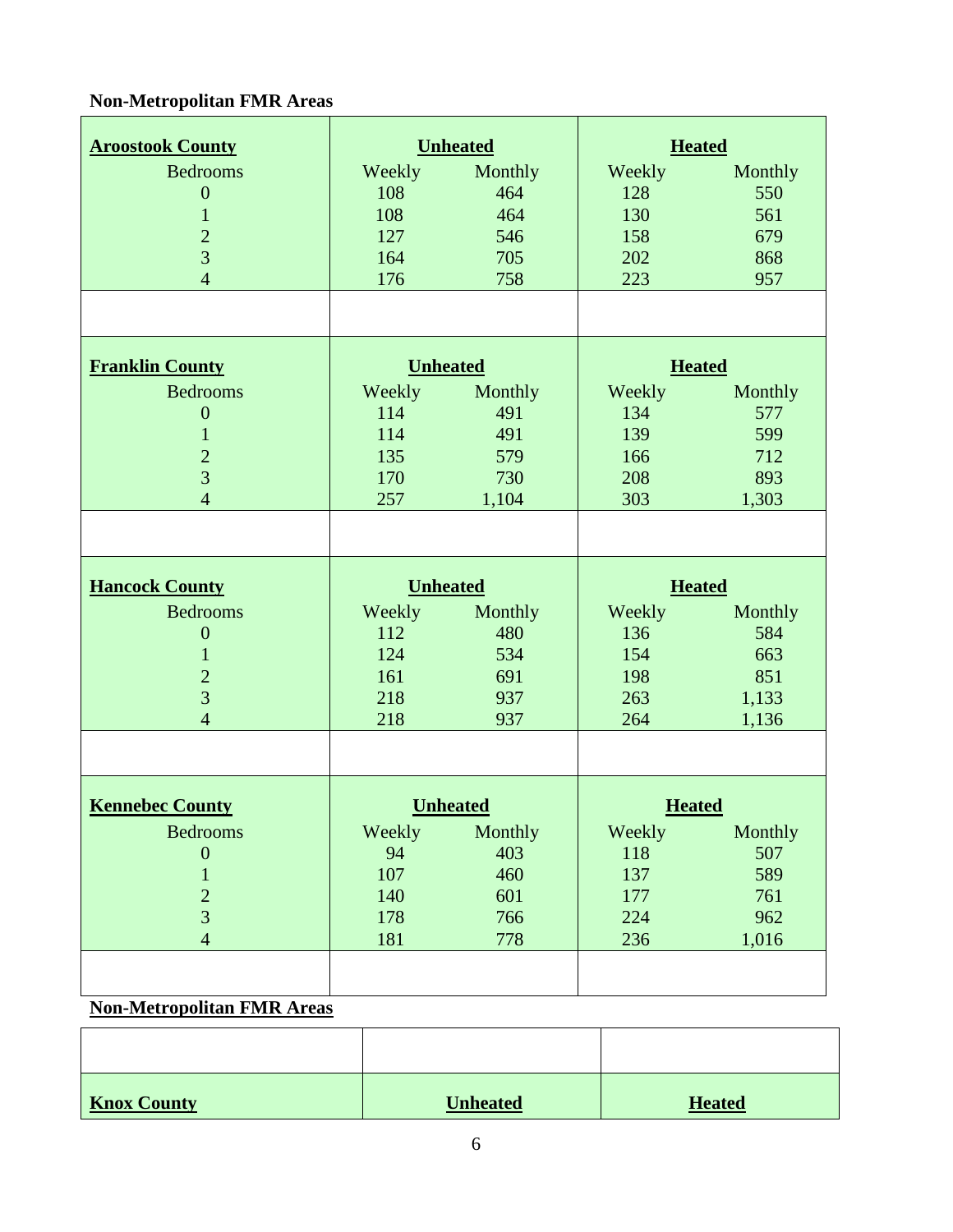| <b>Bedrooms</b>                  | Weekly          | Monthly         | Weekly        | Monthly       |  |
|----------------------------------|-----------------|-----------------|---------------|---------------|--|
| $\boldsymbol{0}$                 | 132             | 569             | 157           | 673           |  |
| 1                                | 132             | 569             | 157           | 673           |  |
| $\overline{c}$                   | 156             | 671             | 193           | 831           |  |
| $\overline{3}$                   | 204             | 879             | 250           | 1,075         |  |
| $\overline{4}$                   | 221             | 950             | 276           | 1,188         |  |
|                                  |                 |                 |               |               |  |
|                                  |                 |                 |               |               |  |
| <b>Lincoln County</b>            |                 | <b>Unheated</b> | <b>Heated</b> |               |  |
| <b>Bedrooms</b>                  | Weekly          | Monthly         | Weekly        | Monthly       |  |
| $\mathbf{0}$                     | 119             | 513             | 141           | 607           |  |
| $\mathbf{1}$                     | 126             | 540             | 156           | 669           |  |
| $\overline{c}$                   | 160             | 690             | 198           | 850           |  |
| $\overline{3}$                   | 202             | 870             | 248           | 1,066         |  |
| $\overline{4}$                   | 209             | 897             | 264           | 1,135         |  |
|                                  |                 |                 |               |               |  |
|                                  |                 |                 |               |               |  |
| <b>Oxford County</b>             |                 | <b>Unheated</b> |               | <b>Heated</b> |  |
| <b>Bedrooms</b>                  | Weekly          | Monthly         | Weekly        | Monthly       |  |
| $\mathbf{0}$                     | 93              | 400             | 117           | 504           |  |
| $\mathbf{1}$                     | 101             | 420             | 128           | 549           |  |
| $\overline{c}$                   | 120             | 516             | 157           | 676           |  |
| $\overline{3}$                   | 170             | 732             | 216           | 928           |  |
| $\overline{4}$                   | 227             | 976             | 282           | 1,214         |  |
|                                  |                 |                 |               |               |  |
|                                  |                 |                 |               |               |  |
| <b>Piscataquis County</b>        |                 | <b>Unheated</b> | <b>Heated</b> |               |  |
| <b>Bedrooms</b>                  | Weekly          | Monthly         | Weekly        | Monthly       |  |
| $\overline{\mathbf{0}}$          | $103$ and $103$ | 443             | 115           | 496           |  |
| $\mathbf{1}$                     | 115             | 493             | 128           | 552           |  |
| $\overline{c}$                   | 142             | 613             | 158           | 681           |  |
| $\overline{3}$                   | 184             | 792             | 202           | 870           |  |
| $\overline{4}$                   | 192             | 827             | 211           | 906           |  |
|                                  |                 |                 |               |               |  |
| <b>Somerset County</b>           |                 | <b>Unheated</b> |               | <b>Heated</b> |  |
|                                  |                 |                 |               |               |  |
| <b>Bedrooms</b>                  | Weekly          | Monthly         | Weekly        | Monthly       |  |
| $\boldsymbol{0}$                 | 120             | 517             | 141           | 606           |  |
| $\mathbf 1$                      | 121             | 519             | 147           | 631           |  |
| $\overline{c}$<br>$\overline{3}$ | 143             | 615             | 175           | 753           |  |
|                                  | 202             | 869             | 241           | 1,038         |  |
| $\overline{4}$                   | 202             | 869             | 241           | 1,038         |  |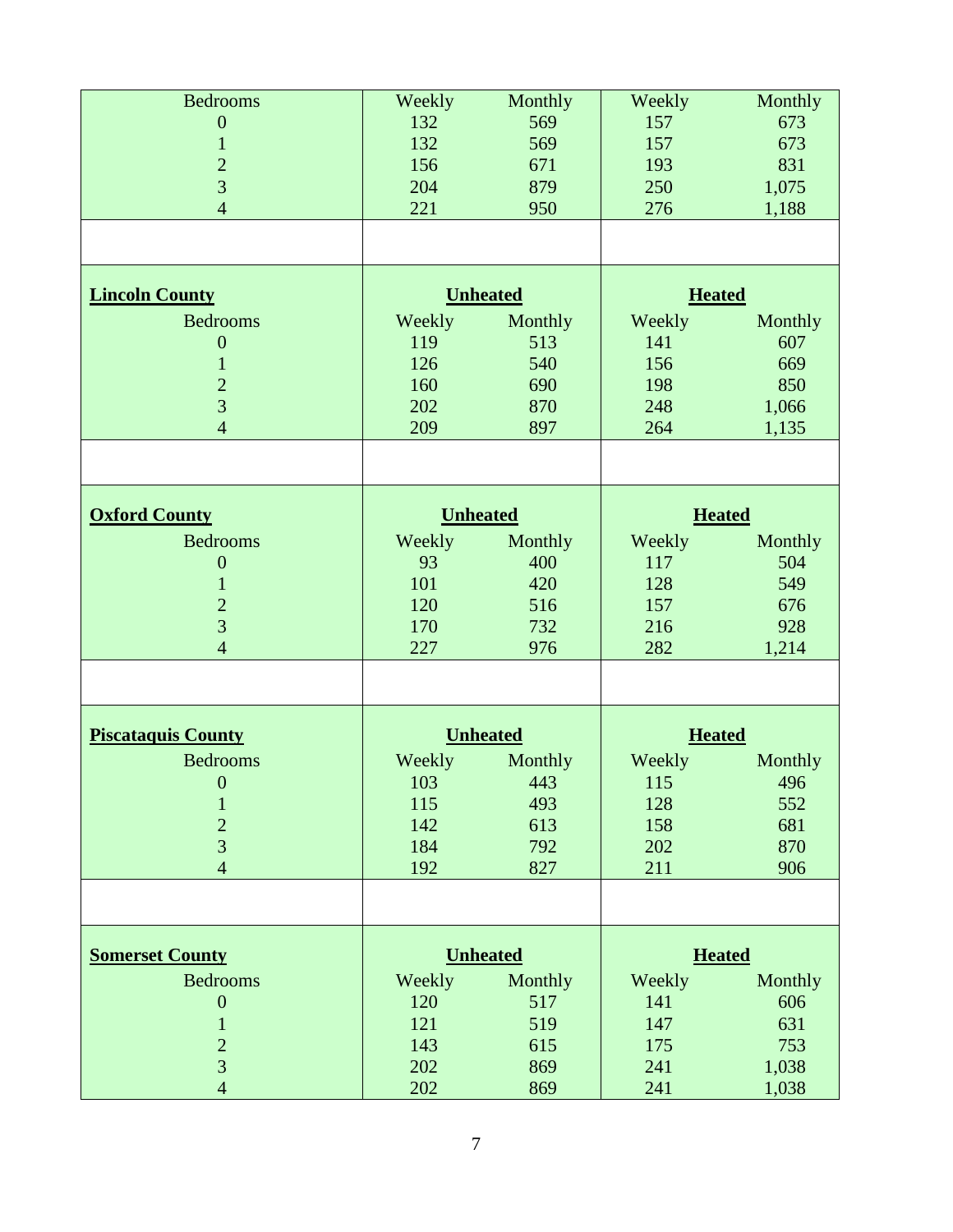# **Non-Metropolitan FMR Areas**

| <b>Waldo County</b>      |                 | <b>Unheated</b> | <b>Heated</b> |         |
|--------------------------|-----------------|-----------------|---------------|---------|
| <b>Bedrooms</b>          | Weekly          | Monthly         | Weekly        | Monthly |
| $\mathbf{0}$             | 116             | 497             | 137           | 590     |
| T.                       | 125             | 538             | 155           | 667     |
| $\overline{2}$           | 147             | 631             | 184           | 791     |
| 3 <sup>1</sup>           | 209             | 898             | 254           | 1,094   |
| $\overline{4}$           | 213             | 917             | 269           | 1,155   |
|                          |                 |                 |               |         |
| <b>Washington County</b> | <b>Unheated</b> |                 | <b>Heated</b> |         |
| <b>Bedrooms</b>          | Weekly          | Monthly         | Weekly        | Monthly |
| $\overline{0}$           | 94              | 405             | 118           | 509     |
| л.                       | 100             | 430             | 130           | 559     |
| $\overline{2}$           | 118             | 507             | 155           | 667     |
| 3                        | 154             | 664             | 200           | 860     |
| 4                        | 188             | 810             | 244           | 1,048   |

## **Metropolitan FMR Areas**

| <b>Bangor HMFA</b>           | <b>Unheated</b> |         | <b>Heated</b> |         |  |
|------------------------------|-----------------|---------|---------------|---------|--|
| <b>Bedrooms</b>              | Weekly          | Monthly | Weekly        | Monthly |  |
| $\overline{0}$               | 107             | 461     | 131           | 565     |  |
|                              | 124             | 535     | 154           | 664     |  |
| $\overline{2}$               | 157             | 674     | 194           | 834     |  |
| 3                            | 198             | 850     | 243           | 1,046   |  |
| 4                            | 227             | 978     | 283           | 1,216   |  |
|                              |                 |         |               |         |  |
| <b>Penobscot County HMFA</b> | <b>Unheated</b> |         | <b>Heated</b> |         |  |
| <b>Bedrooms</b>              | Weekly          | Monthly | Weekly        | Monthly |  |
| $\overline{0}$               | 99              | 427     | 123           | 531     |  |
|                              | 99              | 427     | 127           | 548     |  |
| $\overline{2}$               | 114             | 491     | 151           | 651     |  |
| 3                            | 171             | 734     | 216           | 930     |  |
| 4                            | 195             | 837     | 250           | 1,075   |  |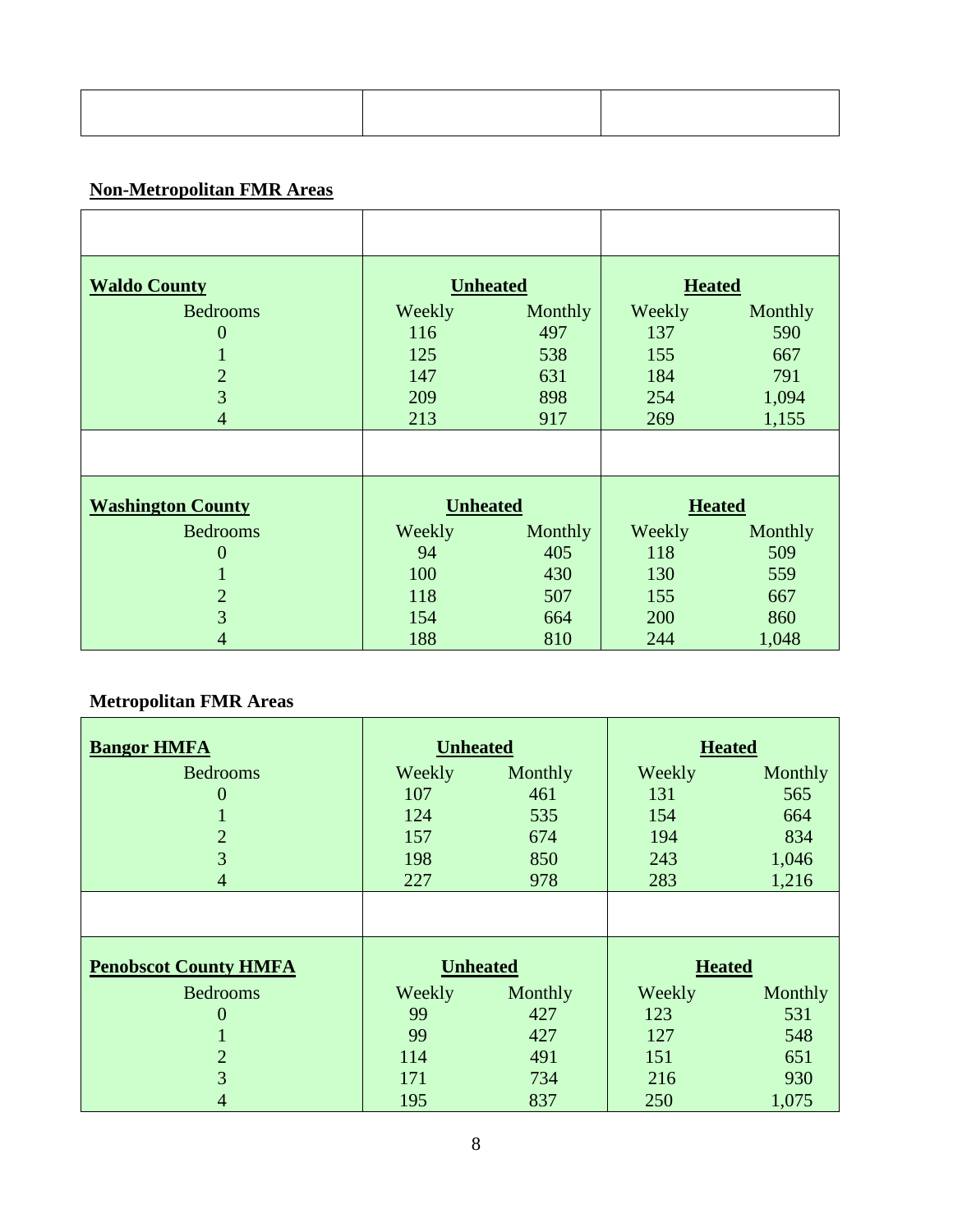| <b>Lewiston/Auburn MSA</b> | <b>Unheated</b> |         | <b>Heated</b> |         |
|----------------------------|-----------------|---------|---------------|---------|
| <b>Bedrooms</b>            | Weekly          | Monthly | Weekly        | Monthly |
| $\theta$                   | 89              | 382     | 113           | 486     |
|                            | 105             | 451     | 135           | 580     |
|                            | 141             | 607     | 178           | 767     |
| 3                          | 181             | 779     | 227           | 975     |
| 4                          | 183             | 788     | 239           | 1,026   |

## **Metropolitan FMR Areas**

| <b>Portland HMFA</b>                                                                                                          |                                                              | <b>Unheated</b>                                  |                                                     | <b>Heated</b>                                    |  |
|-------------------------------------------------------------------------------------------------------------------------------|--------------------------------------------------------------|--------------------------------------------------|-----------------------------------------------------|--------------------------------------------------|--|
| <b>Bedrooms</b><br>$\boldsymbol{0}$<br>$\mathbf{1}$<br>$\overline{2}$<br>3<br>$\overline{4}$                                  | Weekly<br>148<br>176<br>218<br>296<br>301                    | Monthly<br>636<br>757<br>939<br>1,272<br>1,293   | Weekly<br>172<br>206<br>256<br>341<br>356           | Monthly<br>740<br>886<br>1,099<br>1,468<br>1,531 |  |
|                                                                                                                               |                                                              |                                                  |                                                     |                                                  |  |
| <b>York/Kittery/S. Berwick HMFA</b><br><b>Bedrooms</b>                                                                        |                                                              | <b>Unheated</b>                                  | <b>Heated</b>                                       |                                                  |  |
| $\theta$<br>$\mathbf{1}$<br>$\overline{2}$<br>$\overline{3}$<br>$\overline{4}$                                                | Weekly<br>186<br>186<br>233<br>324<br>345                    | Monthly<br>798<br>798<br>1,003<br>1,393<br>1,485 | Weekly<br>210<br>210<br>270<br>370<br>401           | Monthly<br>902<br>902<br>1,163<br>1,589<br>1,723 |  |
|                                                                                                                               |                                                              |                                                  |                                                     |                                                  |  |
| <b>Cumberland County HMFA</b><br><b>Bedrooms</b><br>$\boldsymbol{0}$<br>$\mathbf{1}$<br>$\overline{2}$<br>3<br>$\overline{4}$ | <b>Unheated</b><br>Weekly<br>111<br>133<br>182<br>273<br>325 | Monthly<br>471<br>574<br>783<br>1,175<br>1,399   | Heated<br>Weekly<br>134<br>163<br>219<br>319<br>381 | Monthly<br>575<br>703<br>943<br>1,371<br>1,637   |  |
| <b>Sagadahoc County HMFA</b>                                                                                                  | <b>Unheated</b>                                              |                                                  |                                                     | <b>Heated</b>                                    |  |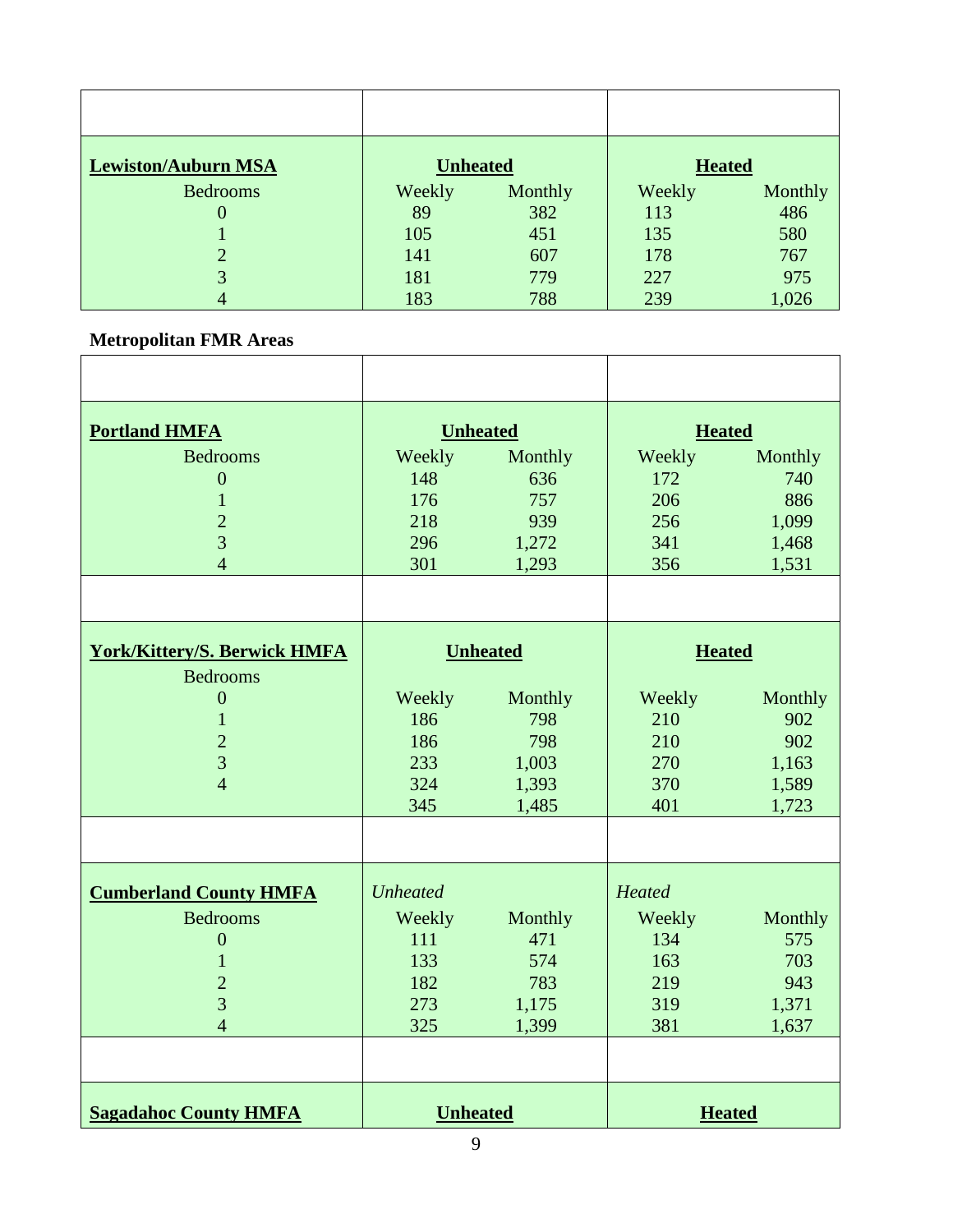| <b>Bedrooms</b>         | Weekly | Monthly         | Weekly        | Monthly |
|-------------------------|--------|-----------------|---------------|---------|
| $\theta$                | 138    | 603             | 163           | 702     |
|                         | 142    | 611             | 172           | 740     |
| $\overline{2}$          | 167    | 718             | 204           | 878     |
| 3                       | 222    | 954             | 267           | 1,150   |
| 4                       | 286    | 1,231           | 342           | 1,469   |
|                         |        |                 |               |         |
|                         |        |                 |               |         |
| <b>York County HMFA</b> |        | <b>Unheated</b> | <b>Heated</b> |         |
| <b>Bedrooms</b>         | Weekly | Monthly         | Weekly        | Monthly |
| 0                       | 126    | 541             | 148           | 637     |
|                         | 139    | 597             | 169           | 726     |
| $\overline{2}$          | 178    | 767             | 216           | 927     |
| 3                       | 251    | 1,079           | 297           | 1,275   |
| 4                       | 251    | 1,079           | 304           | 1,308   |
|                         |        |                 |               |         |
|                         |        |                 |               |         |

### **GA MAXIMUMS SUMMARY SHEET**

Note: The overall maximums found in *Appendices A, B, C, D, E, and F* are effective from **October 1, 2015 to September 30, 2016.**

|  |  |  |  | APPENDIX A - OVERALL MAXIMUMS |
|--|--|--|--|-------------------------------|
|--|--|--|--|-------------------------------|

| County                                                                                                                                          | <b>Persons in Household</b> |  |  |  |  |
|-------------------------------------------------------------------------------------------------------------------------------------------------|-----------------------------|--|--|--|--|
|                                                                                                                                                 |                             |  |  |  |  |
| <b>NOTE:</b> For each additional person add \$75 per month.<br>(The applicable figures from Appendix A, once adopted, should be inserted here.) |                             |  |  |  |  |

## **APPENDIX B - FOOD MAXIMUMS**

| <b>Number in Household</b>                                   | <b>Weekly Maximum</b> | <b>Monthly Maximum</b> |
|--------------------------------------------------------------|-----------------------|------------------------|
|                                                              | 45.12                 | 194                    |
|                                                              | 83.02                 | 357                    |
| 3                                                            | 118.84                | 511                    |
| 4                                                            | 150.93                | 649                    |
|                                                              | 179.30                | 771                    |
| 6                                                            | 215.12                | 925                    |
| ⇁                                                            | 237.67                | 1,022                  |
| 8                                                            | 271.86                | 1,169                  |
| <b>NOTE:</b> For each additional person add \$146 per month. |                       |                        |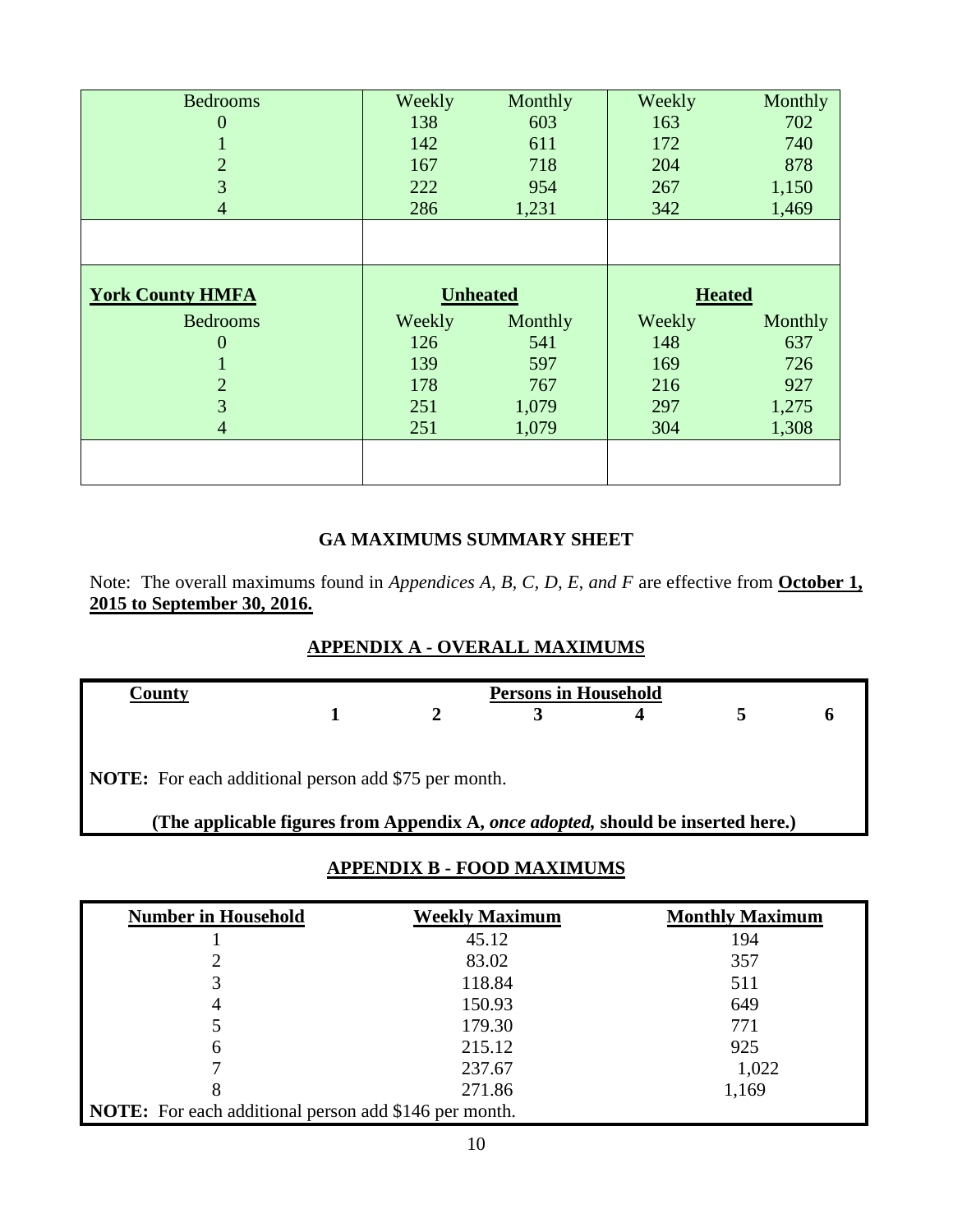### **APPENDIX C - HOUSING MAXIMUMS**

|                              |        | <b>Unheated</b>                                                                  | <b>Heated</b> |                |
|------------------------------|--------|----------------------------------------------------------------------------------|---------------|----------------|
| Number of<br><b>Bedrooms</b> | Weekly | <b>Monthly</b>                                                                   | Weekly        | <b>Monthly</b> |
| 0                            |        |                                                                                  |               |                |
|                              |        |                                                                                  |               |                |
| $\overline{2}$               |        |                                                                                  |               |                |
| 3                            |        |                                                                                  |               |                |
| 4                            |        |                                                                                  |               |                |
|                              |        | (The applicable figures from Appendix C, once adopted, should be inserted here.) |               |                |

### **APPENDIX D - UTILITIES**

#### **ELECTRIC**

**NOTE:** For an electrically heated dwelling also see "Heating Fuel" maximums below. But remember, an applicant is *not automatically* entitled to the "maximums" established—applicants must demonstrate need.

**1) Electricity Maximums for Households** *Without Electric Hot Water***:** The maximum amounts allowed for utilities, for lights, cooking and other electric uses *excluding* electric hot water and heat:

| <b>Number in Household</b>                                    | Weekly  | <b>Monthly</b> |
|---------------------------------------------------------------|---------|----------------|
|                                                               | \$14.00 | \$60.00        |
| 2                                                             | \$15.70 | \$67.50        |
| 3                                                             | \$17.45 | \$75.00        |
| 4                                                             | \$19.70 | \$86.00        |
| 5                                                             | \$23.10 | \$99.00        |
| 6                                                             | \$25.00 | \$107.00       |
| <b>NOTE:</b> For each additional person add \$7.50 per month. |         |                |

**2) Electricity Maximums for Households** *With Electrically Heated Hot Water***:** The maximum amounts allowed for utilities, hot water, for lights, cooking and other electric uses *excluding* heat:

| <b>Number in Household</b>                                     | Weekly  | <b>Monthly</b> |
|----------------------------------------------------------------|---------|----------------|
|                                                                | \$19.10 | \$86.00        |
| 2                                                              | \$23.75 | \$102.00       |
| 3                                                              | \$27.70 | \$119.00       |
| 4                                                              | \$32.25 | \$139.00       |
|                                                                | \$37.30 | \$160.00       |
| 6                                                              | \$41.00 | \$176.00       |
| <b>NOTE:</b> For each additional person add \$10.00 per month. |         |                |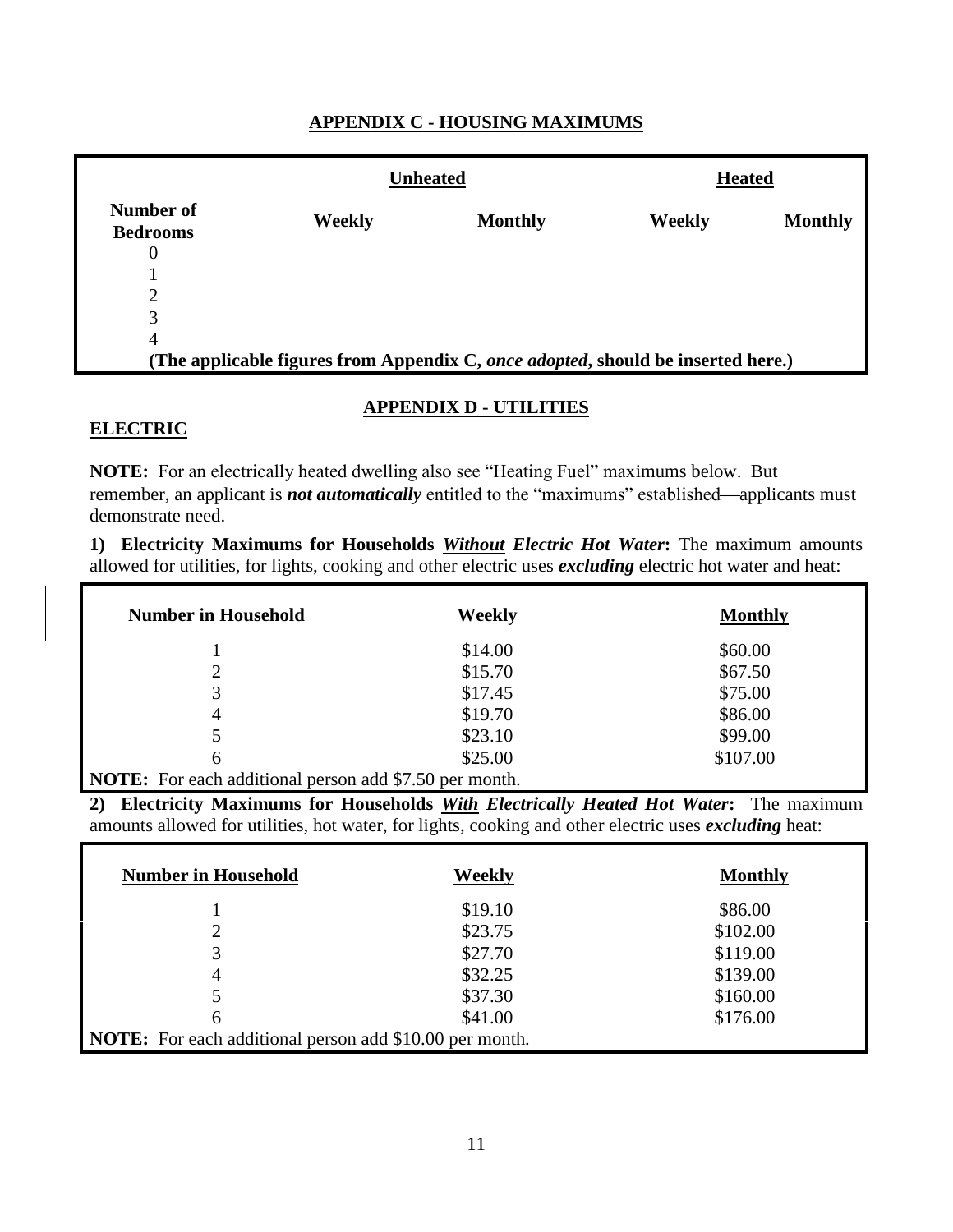**NOTE:** For electrically heated households, the maximum amount allowed for electrical utilities per month shall be the sum of the appropriate maximum amount under this subsection and the appropriate maximum for heating fuel as provided below.

| <b>Month</b> | <b>Gallons</b> | <b>Month</b> | <b>Gallons</b> |
|--------------|----------------|--------------|----------------|
| September    | 50             | January      | 225            |
| October      | 100            | February     | 225            |
| November     | 200            | March        | 125            |
| December     | 200            | April        | 125            |
|              |                | May          | 50             |

### **APPENDIX E - HEATING FUEL**

**NOTE:** When the dwelling unit is heated electrically, the maximum amount allowed for heating purposes will be calculated by multiplying the number of gallons of fuel allowed for that month by the current price per gallon. When fuels such as wood, coal and/or natural gas are used for heating purposes, they will be budgeted at actual rates, if they are reasonable. No eligible applicant shall be considered to need more than 7 tons of coal per year, 8 cords of wood per year, 126,000 cubic feet of natural gas per year, or 1000 gallons of propane.

### **APPENDIX F - PERSONAL CARE & HOUSEHOLD SUPPLIES**

| <b>Number in Household</b>                                                       | <b>Weekly Amount</b> | <b>Monthly Amount</b> |
|----------------------------------------------------------------------------------|----------------------|-----------------------|
| $1 - 2$                                                                          | \$10.50              | \$45.00               |
| $3-4$                                                                            | \$11.60              | \$50.00               |
| $5 - 6$                                                                          | \$12.80              | \$55.00               |
| $7 - 8$                                                                          | \$14.00              | \$60.00               |
| <b>NOTE:</b> For each additional person add \$1.25 per week or \$5.00 per month. |                      |                       |

#### **SUPPLEMENT FOR HOUSEHOLDS WITH CHILDREN UNDER 5**

When an applicant can verify expenditures for the following items, a special supplement will be budgeted as necessary for households with children under 5 years of age for items such as cloth or disposable diapers, laundry powder, oil, shampoo, and ointment up to the following amounts:

| <b>Number of Children</b> | <b>Weekly Amount</b> | <b>Monthly Amount</b> |
|---------------------------|----------------------|-----------------------|
|                           | \$12.80              | \$55.00               |
|                           | \$17.40              | \$75.00               |
|                           | \$23.30              | \$100.00              |
|                           | \$27.90              | \$120.00              |

Vote: 7 Yeas.

### **OLD BUSINESS:**

**Order No. 15-068. Second reading on the proposed amendments to Chapter 601 – the Town of Scarborough Traffic Ordinance Section 25, Parking Restrictions, Section A. Parking**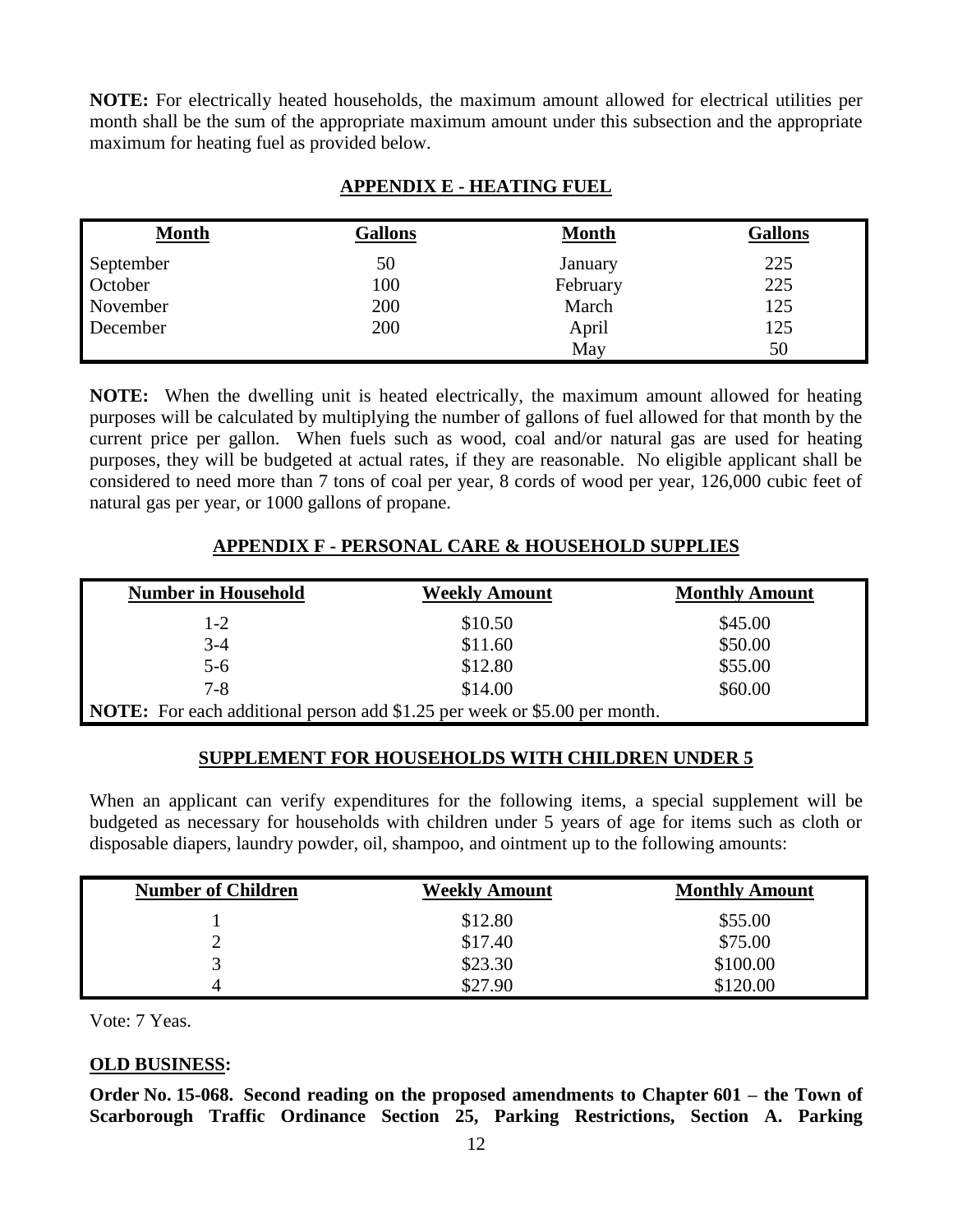**Restrictions, subsection II. Higgins Beach.** Councilor Donovan excused himself prior to the public hearing and left the Council Bench prior to public comments and Council discussion and voting.

The following individuals spoke on this order:

- Tom DeYoung of Old Blue Point Road spoke against the proposed changes to Chapter 601, the Traffic Ordinance.
- Melissa Gates with the Surfriders Association also spoke on the possible metered parking and suggested that the Town utilize the video camera that is already there. It would be smarter to use the video camera and increase the fines - this would encourage the public to follow the rules.
- Glennis Chabot of Houghton Street was not sure of the video camera that had been spoken of prior, but the one at Higgins Beach had been removed a few years back. She then spoke on what she felt were issues at Higgins Beach.
- Susan Nadeau of Shipwreck Road thanked the Town Council for addressing the issues at Higgins Beach. Many of the properties at Higgins Beach have been owned for generations and why should we have to change our life style to accommodate beach goers. It was suggested that signage be put in place; however, felt it does not work.
- Joan Lourie of East Grand Avenue compared the parking along East Grand Avenue and Bayview Avenue. Though the areas are different, she did not see what is suggested at Higgins would work along East Grand Avenue.

Motion by Councilor Caterina, seconded by Councilor Babine, to move approval of the second reading on the proposed amendments to Chapter 601 – the Town of Scarborough Traffic Ordinance Section 25, Parking Restrictions, Section A. Parking Restrictions, subsection II. Higgins Beach.

Motion by Councilor St. Clair, seconded by Councilor Babine, to move approval to amend the main motion to change the 30 minute parking along Bayview Avenue to 1 hour, as noted below:

## **II. HIGGINS BEACH.[amended 01/19/2011][amended02/16/2011]**

a. Upon any of the public streets or highways within the area known as Higgins Beach. For the purpose of this Ordinance the Higgins Beach area is defined as including the area bounded on the South by the Atlantic Ocean, on the East by the Spurwink River, on the West by the property now or formerly of one Edward Piper and on the North by the Spurwink Road (Route #77).

> Parking shall be allowed on the easterly side of Acorn Lane from September  $16<sup>h</sup>$  to April  $30<sup>th</sup>$ .

- b. Exempt from paragraph (a) of this subsection are the following:
	- (i) two handicapped parking spaces on Bayview Avenue across from Ashton Street, with no time limit. (amended April 21, 1999)
	- (ii) 1 hour  $30$  minute parking shall be allowed, from 6:00 a.m. to 10:00 p.m., in designated parking spaces, on the ocean side only of Bayview Avenue from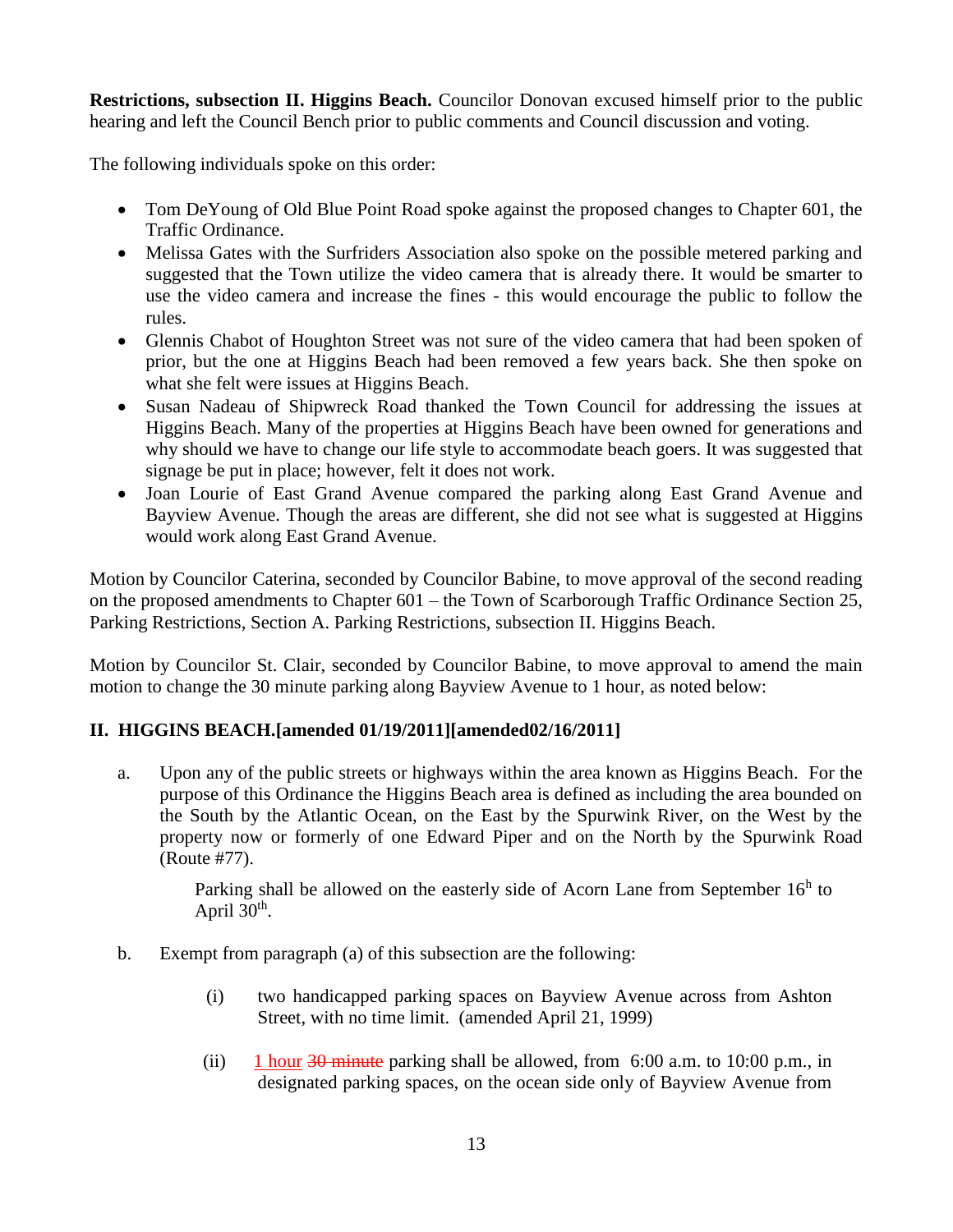the end of the drop-off zone to Morning Street. From September  $16<sup>th</sup>$  to April  $30<sup>th</sup>$ , the 1 hour  $30<sup>th</sup>$  minute parking shall not be in effect.

- (iii) On all other areas of Bayview Avenue there shall be no parking at any time, except during the off-season [September  $16<sup>th</sup>$  to April  $30<sup>th</sup>$ ] on the ocean side of Bayview Avenue from Morning Street to Vesper Street. (amended02/16/2011)
- (iiii) there shall be no parking on any of the other streets year round unless otherwise noted herein.

Vote on amendment: 6 Yeas.

Motion by Councilor Babine, seconded by Councilor Caterina, to move approval to amend the main motion as amended to include the word metered, as follows:

### **II. HIGGINS BEACH.[amended 01/19/2011][amended02/16/2011]**

a. Upon any of the public streets or highways within the area known as Higgins Beach. For the purpose of this Ordinance the Higgins Beach area is defined as including the area bounded on the South by the Atlantic Ocean, on the East by the Spurwink River, on the West by the property now or formerly of one Edward Piper and on the North by the Spurwink Road (Route #77).

> Parking shall be allowed on the easterly side of Acorn Lane from September  $16<sup>h</sup>$  to April  $30<sup>th</sup>$ .

- b. Exempt from paragraph (a) of this subsection are the following:
	- (i) two handicapped parking spaces on Bayview Avenue across from Ashton Street, with no time limit. (amended April 21, 1999)
	- (ii) 1 hour parking shall be allowed, from 6:00 a.m. to 10:00 p.m., in designated metered parking spaces, on the ocean side only of Bayview Avenue from the end of the drop-off zone to Morning Street. From September  $16<sup>th</sup>$  to April  $30<sup>th</sup>$ , the 1 hour parking shall not be in effect.
	- (iii) On all other areas of Bayview Avenue there shall be no parking at any time, except during the off-season [September  $16<sup>th</sup>$  to April  $30<sup>th</sup>$ ] on the ocean side of Bayview Avenue from Morning Street to Vesper Street. (amended02/16/2011)
	- (iiii) there shall be no parking on any of the other streets year round unless otherwise noted herein.

Vote on amendment: 4 Yeas. 2 Nays [Councilors Hayes and St. Clair].

Council Chair Holbrook felt that by adding the word "metered" was a substantive change this vote would be considered the first reading and the public hearing and second reading would be scheduled for the October 21, 2015, meeting.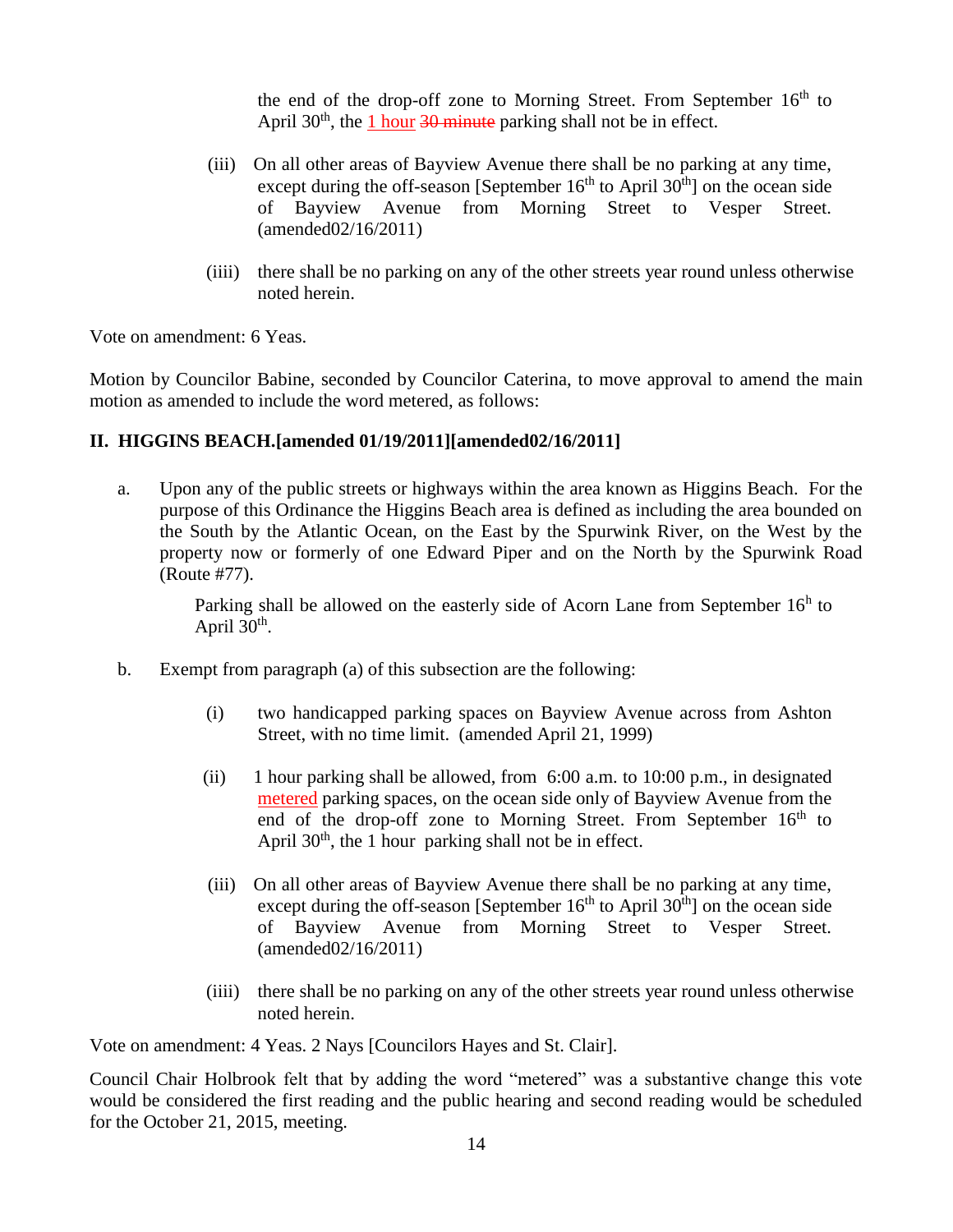Vote on main motion as amended:

### **CHAPTER 601 TOWN OF SCARBOROUGH TRAFFIC ORDINANCE**

BE IT HEREBY ORDAINED, by the Town Council of the Town of Scarborough, Maine, in Town Council assembled, that Chapter 601 - - the Traffic Ordinance of the Town of Scarborough, Maine is amended by adding the underlined text and/or deleting the text shown in strikeover type, as shown below:

### **II. HIGGINS BEACH.[amended 01/19/2011][amended02/16/2011]**

a. Upon any of the public streets or highways within the area known as Higgins Beach. For the purpose of this Ordinance the Higgins Beach area is defined as including the area bounded on the South by the Atlantic Ocean, on the East by the Spurwink River, on the West by the property now or formerly of one Edward Piper and on the North by the Spurwink Road (Route #77).

> Parking shall be allowed on the easterly side of Acorn Lane from September  $16<sup>h</sup>$  to April  $30<sup>th</sup>$ .

- b. Exempt from paragraph (a) of this subsection are the following:
	- (i) two handicapped parking spaces on Bayview Avenue across from Ashton Street, with no time limit. (amended April 21, 1999)
	- (ii) 1 hour parking shall be allowed, from 6:00 a.m. to 10:00 p.m., in designated metered parking spaces, on the ocean side only of Bayview Avenue from the end of the drop-off zone to Morning Street. From September 16<sup>th</sup> to April  $30<sup>th</sup>$ , the 1 hour parking shall not be in effect.
	- (iii) On all other areas of Bayview Avenue there shall be no parking at any time, except during the off-season [September  $16<sup>th</sup>$  to April  $30<sup>th</sup>$ ] on the ocean side of Bayview Avenue from Morning Street to Vesper Street. (amended02/16/2011)
	- (iiii) there shall be no parking on any of the other streets year round unless otherwise noted herein.

Vote: 7 Yeas.

At 7:46 p.m. Councilor Chair Holbrook called for a brief recess. The meeting was reconvened at 7:50 p.m.

**Order No. 15-076. Act on the names that were posted to the various committees/boards, by the Appointments Committee at the September 16, 2015, Town Council meeting.** Motion by Councilor St. Clair, seconded by Councilor Caterina, to move approval of the names that were posted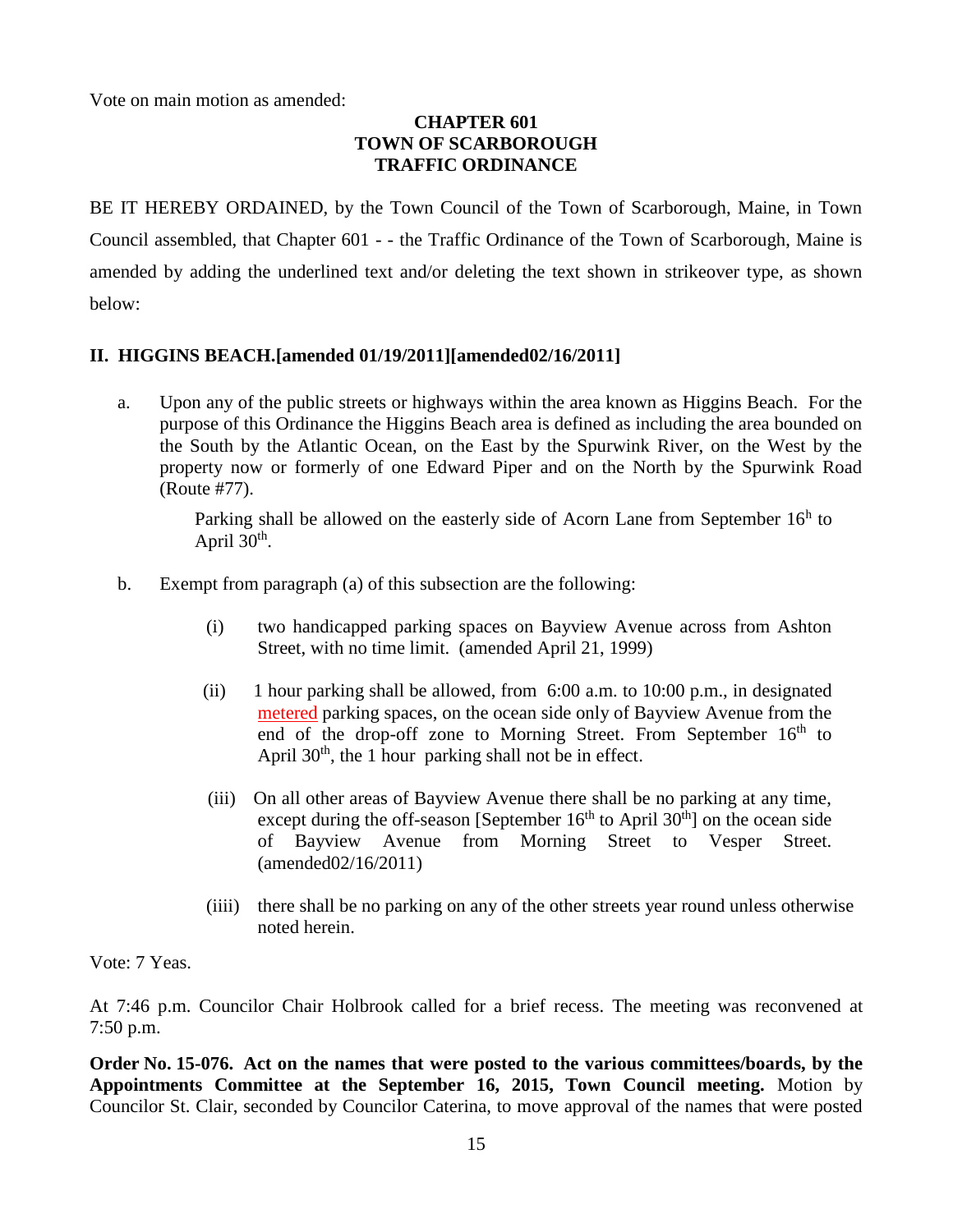to the various committees/board**,** by the Appointments Committee at the September 16, 2015, Town Council meeting, as follows:

- Moira Erickson as 1<sup>st</sup> Alternate to the Coastal Waters and Harbors Committee, with a term to expire in 2016.
- Carol Rancourt as a full voting member to the Senior Advisory Board, with a term to expire in 2016.

Vote: 7 Yeas.

### **NEW BUSINESS:**

**Order No. 15-077. First reading and scheduled a public hearing and second reading on the proposed amendments to Chapter 313-A, the Town of Scarborough Property Tax Assistance Ordnance.** Councilor Donovan gave a brief overview on the proposed Chapter 313-A, the Town of Scarborough Property Tax Assistance Ordnance.

Motion by Councilor St. Clair, seconded by Councilor Caterina, to move approval of the first on the proposed amendments to Chapter 313-A, the Town of Scarborough Property Tax Assistance Ordnance and scheduled a public hearing and second reading, as follows: *Note: Amend existing Ch. 313 not to apply to refund years after 2015*

#### **CHAPTER 313-A TOWN OF SCARBOROUGH PROPERTY TAX ASSISTANCE ORDINANCE**

#### **Section 1. Purpose**

The purpose of this Ordinance is to establish a program to provide property tax assistance to persons 62 years of age and over who reside in the Town of Scarborough.

#### **Section 2. Definitions**

Homestead: A homestead is a dwelling owned or rented by the person seeking tax assistance under this Ordinance or held in a revocable living trust for the benefit of that person. The dwelling must be occupied by that person as a home.

Qualifying applicant: A qualifying applicant is a person who is determined by the Tax Assessor or his designee, after review of a complete application submitted under Section 4 of this Ordinance, to be eligible for a payment under the terms of this Ordinance.

#### **Section 3. Criteria for Participation**

In order to participate in the Property Tax Assistance Program, an applicant shall demonstrate all of the following:

a. The applicant shall be 62 years of age or more by last day on which an application may be filed under Section 4 of this Ordinance.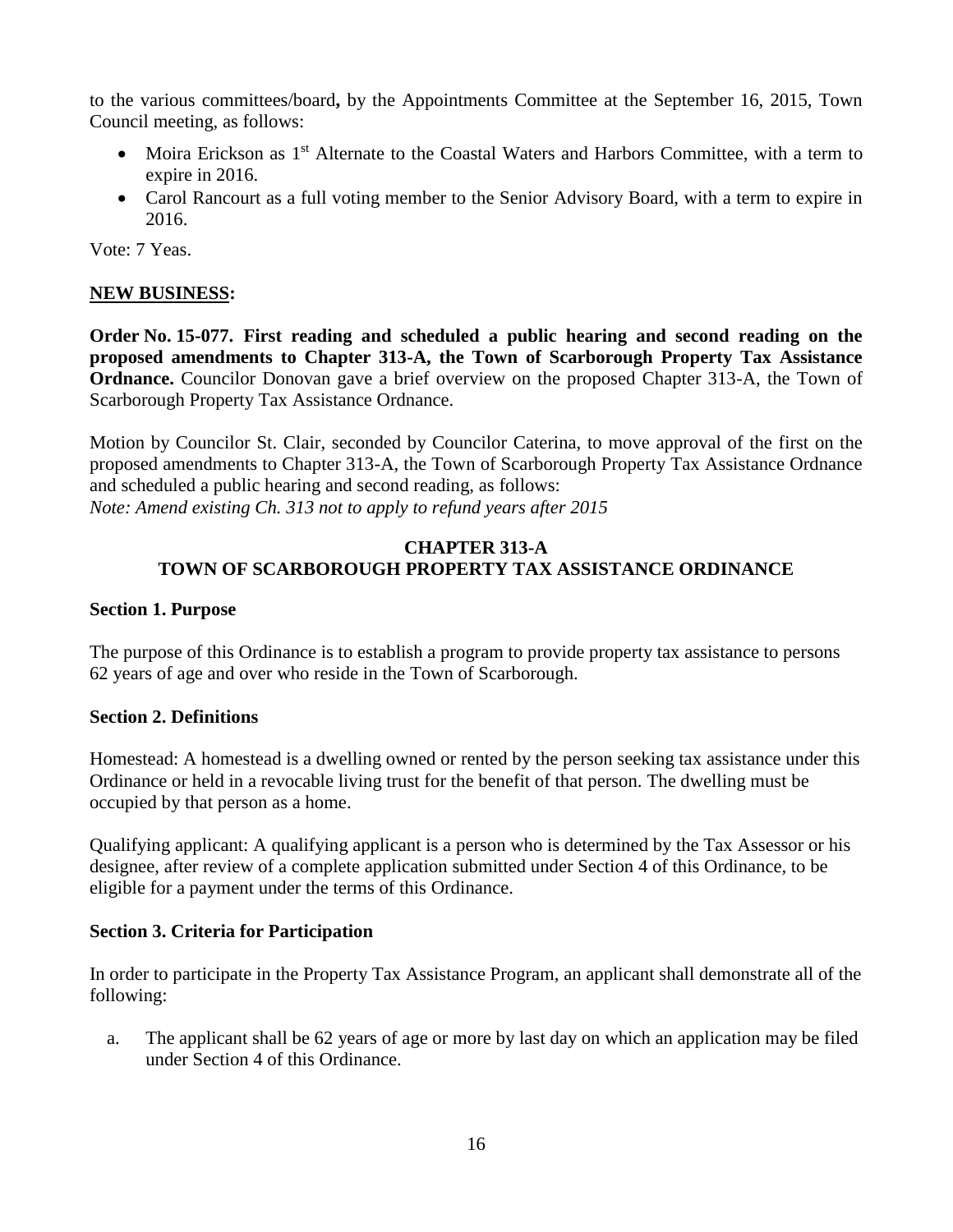- b. The applicant shall have been a resident of the Town of Scarborough with a Homestead therein for the ten years immediately preceding the last day on which an application may be filed under Section 4 of this Ordinance.
- c. The federal adjusted gross income of the applicant (plus that of any other adult members of the applicant's household) does not exceed \$50,000.

### **Section 4. Application and Payment Procedures**

Persons seeking to participate in the Property Tax Assistance Program shall submit a written request to the Tax Assessor no later than October 15th. Applications are required every year to participate in this program. The Tax Assessor shall provide an application form for the program, which shall include the applicant's name, homestead address and contact information. At the time of application, Applicants must provide adequate evidence of eligibility. The Assessor may accept a statement under oath. No confidential income records, including tax returns, will be kept by the Town. The Tax Assessor shall review and determine if the application is complete and accurate and if the applicant is eligible to participate in the Program. The Tax Assessor shall notify an applicant if an application is determined to be incomplete. The Tax Assessor's decision on eligibility to participate in the Program shall be final.

### **Section 5. Determination of eligibility and amount of eligibility**

1. Eligibility for Homeowners

If the Tax Assessor determines that the applicant is eligible to participate in the Program, he shall determine the amount of the benefit paid. The amount shall be the least of the following:

- a. The amount, if any, by which (i) the taxes assessed for fiscal year of the Town beginning on July 1 of the preceding calendar year exceeds (ii) 5% of the federal adjusted gross income of the the applicant (plus that of any other adult members of the applicant's household); or
- b. A pro-rata share of the available monies in the Program Fund, including any amount in the Property Tax Assistance Reserve Account, allocated based on the amount of the refunds determined under sub-section a for all eligible applicants; or
- c. \$500.00.

In the case of applicants who did not file federal income tax returns, the Tax Assessor, upon presentation of adequate information returns and other information, shall calculate the federal adjusted gross income.

2. Eligibility for Renters

In the case of renters, the tax assessed for purposes of Section 5.1.a(i) shall be deemed to be 18% of the rent payable from own funds by applicant (and other adult members of applicant's household) in the preceding calendar year. The Tax Assessor, upon presentation of adequate documents and other information, shall determine the amount of rent.

#### **Section 6. Annual Report to the Town Council**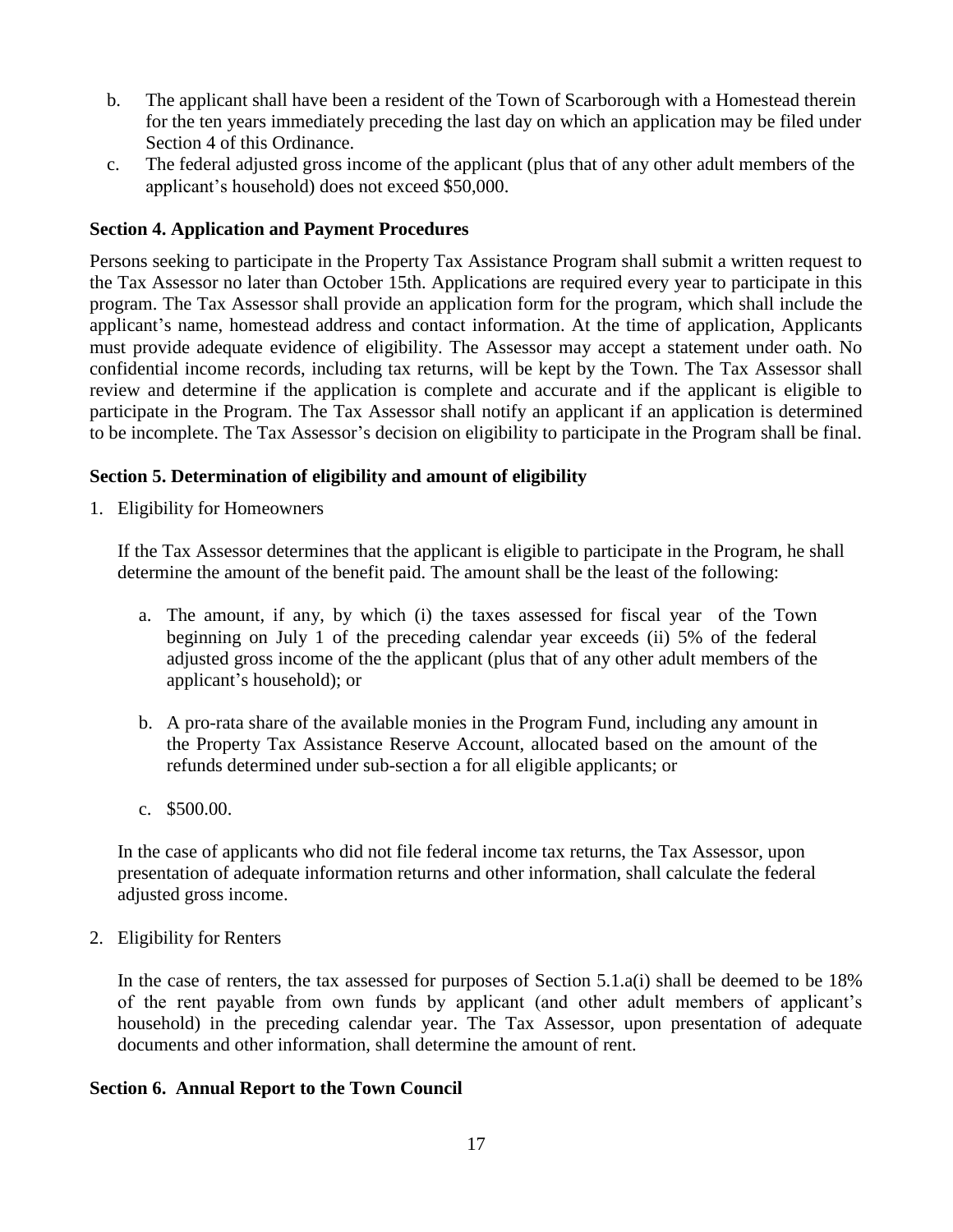The Tax Assessor shall report in writing to the Town Council no later than their first regular meeting in December each year the projected payments and number of eligible applicants requesting assistance for the program fund.

### **Section 7. Program Fund - Limitations On Payments**

In the event that a lack of funding results in no payment or less than the full payment to a qualifying applicant, the request will not carry over to the next year.

### **Section 8. Creation of the Program Fund**

The Program Fund from which payments shall be made under the terms of this Ordinance shall be created as follows:

As funds are available, the Town Council shall annually appropriate monies from the general fund or other sources to support this program. Any surplus monies available after all payments have been made shall revert to the Property Tax Assistance Reserve Account.

### **Section 9. Timing of Payments**

A person who qualifies for payment under this Program shall be mailed a check for the full amount no later than December 15th for the year in which participation is sought.

### **Section 10. Limitations upon payments**

Only one qualifying applicant per household shall be entitled to payment under this Program each year. The right to file an application under this Ordinance is personal to the applicant and does not survive the applicant's death, but the right may be exercised on behalf of an applicant by the applicant's legal guardian or attorney-in-fact. If an applicant dies after having filed a timely complete application that results in a determination of qualification, the amount determined by the Tax Assessor shall be disbursed to another member of the household as determined by the Town Assessor in consultation with the Town Manager. If the applicant was the only member of a household, then no payment shall be made under this Ordinance.

### **Section 11. Effective Date and Repeal of Prior Ordinance**

This ordinance repeals and replaces Chapter 313, the Town of Scarborough Property Tax Assistance Ordinance adopted on April 18, 2007 as amended such that this Chapter applies to applications for property tax assistance received after October 15, 2015 under this chapter for to payments paid beginning in calendar year 2016 related to taxes assessed in fiscal year July 1, 2015 through June 30, 2016, and thereafter.

> Town of Scarborough Property Tax Assistance Program Determination of Eligibility and Benefits 2016

(This version for Tax Filing Owners)

1. Name: \_\_\_\_\_\_\_\_\_\_\_\_\_\_\_\_\_\_\_\_\_\_\_\_\_\_\_\_\_\_\_\_\_\_ Phone:\_\_\_\_\_\_\_\_\_\_\_\_\_\_\_\_\_\_\_\_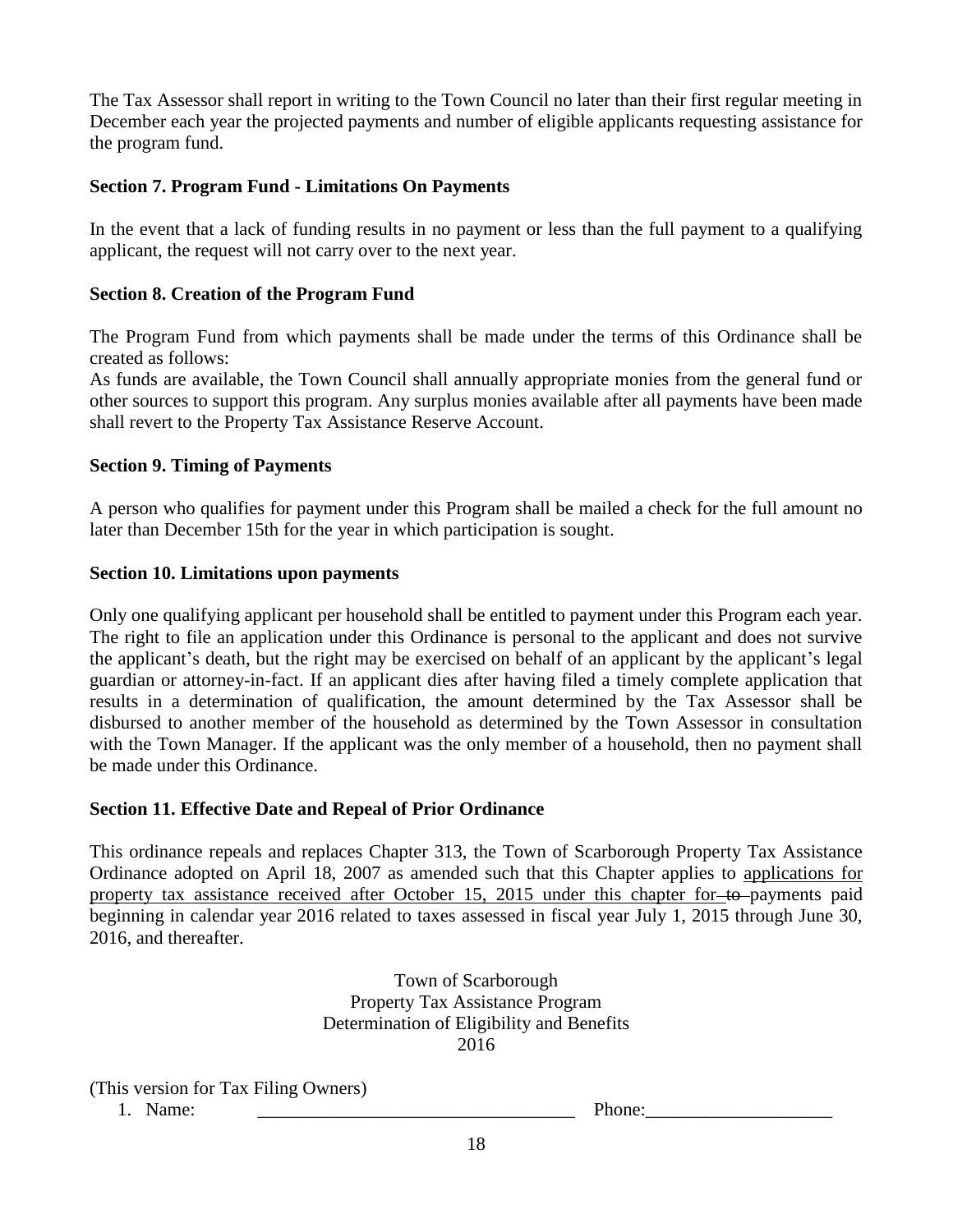| 2. | Address:                                                                                                                                                                                                                                                                                                                                                                                                                                                   | E-Mail:                |  |  |  |
|----|------------------------------------------------------------------------------------------------------------------------------------------------------------------------------------------------------------------------------------------------------------------------------------------------------------------------------------------------------------------------------------------------------------------------------------------------------------|------------------------|--|--|--|
| 3. | Document Seen:<br>Date of Birth:                                                                                                                                                                                                                                                                                                                                                                                                                           | ME Driver's License/ID |  |  |  |
|    | Applicants must be 62 on 10/15/2016                                                                                                                                                                                                                                                                                                                                                                                                                        | ________ US Passport   |  |  |  |
|    | Born on/before 10/15/1954                                                                                                                                                                                                                                                                                                                                                                                                                                  |                        |  |  |  |
|    | 4. Resident of Scarborough<br>Document Seen:                                                                                                                                                                                                                                                                                                                                                                                                               | Assessing Record       |  |  |  |
|    | For at least 10 years on $10/15/2016$                                                                                                                                                                                                                                                                                                                                                                                                                      | Other                  |  |  |  |
|    |                                                                                                                                                                                                                                                                                                                                                                                                                                                            | Oath                   |  |  |  |
|    | 5. Federal Adjusted Gross Income                                                                                                                                                                                                                                                                                                                                                                                                                           |                        |  |  |  |
|    |                                                                                                                                                                                                                                                                                                                                                                                                                                                            |                        |  |  |  |
|    |                                                                                                                                                                                                                                                                                                                                                                                                                                                            |                        |  |  |  |
|    | 7. Total Income (Line 5 plus Line 6)                                                                                                                                                                                                                                                                                                                                                                                                                       |                        |  |  |  |
|    |                                                                                                                                                                                                                                                                                                                                                                                                                                                            |                        |  |  |  |
| 8. |                                                                                                                                                                                                                                                                                                                                                                                                                                                            | \$50,000               |  |  |  |
|    |                                                                                                                                                                                                                                                                                                                                                                                                                                                            |                        |  |  |  |
|    |                                                                                                                                                                                                                                                                                                                                                                                                                                                            |                        |  |  |  |
|    |                                                                                                                                                                                                                                                                                                                                                                                                                                                            |                        |  |  |  |
|    |                                                                                                                                                                                                                                                                                                                                                                                                                                                            |                        |  |  |  |
|    |                                                                                                                                                                                                                                                                                                                                                                                                                                                            |                        |  |  |  |
|    | 11. Excess of Tax Assessed over Benefit Threshold                                                                                                                                                                                                                                                                                                                                                                                                          |                        |  |  |  |
|    |                                                                                                                                                                                                                                                                                                                                                                                                                                                            |                        |  |  |  |
|    |                                                                                                                                                                                                                                                                                                                                                                                                                                                            |                        |  |  |  |
|    |                                                                                                                                                                                                                                                                                                                                                                                                                                                            | \$500                  |  |  |  |
|    |                                                                                                                                                                                                                                                                                                                                                                                                                                                            |                        |  |  |  |
|    | Lesser of Excess Tax of Benefit Cap                                                                                                                                                                                                                                                                                                                                                                                                                        |                        |  |  |  |
|    | (Lesser of Line 11 or Line 12)                                                                                                                                                                                                                                                                                                                                                                                                                             |                        |  |  |  |
|    | From filed Form 1040, 1040-A, or 1040-EZ<br>6. Additional income of other adults in household<br>Income Limit<br>a. If line 7 exceeds line 8: STOP: No benefit paid<br>9. Benefit Threshold<br>5% of Line 7<br>10. Real Estate Tax Assessed<br>July 1, 2015 through June 30, 2016 (FY 2016)<br>Line 10 minus Line 9. If line 10 does not exceed<br>Line 9: STOP: No benefit paid<br>12. Benefit Cap<br>13. Benefit Determined (Check Mailed by 12/15/2016) |                        |  |  |  |

Oath: I certify that the information contained herein is accurate to the best of my knowledge and belief, under penalties of perjury.

 $Signed:$ 

Prepared / Approved by \_\_\_\_\_\_\_\_\_\_\_\_\_\_\_\_\_\_\_\_\_\_\_\_\_\_\_\_ Date: \_\_\_\_\_\_\_\_\_\_\_\_\_\_\_\_\_\_\_\_\_\_\_\_\_\_

Vote: 7 Yeas.

**Order No. 15-078. Act on the request to accept the new Town of Scarborough Crosswalk Marking Policy, as recommended by the Transportation Committee.** Angela Blanchette, Town Engineer, gave a brief overview on the proposed Policy.

Motion by Councilor St. Clair, seconded by Councilor Babine, to move approval to accept the new Town of Scarborough Crosswalk Marking Policy, as recommended by the Transportation Committee, as follows:

> *Town of Scarborough, Maine* CROSSWALK MARKING POLICY Adopted OCTOBER 7, 2015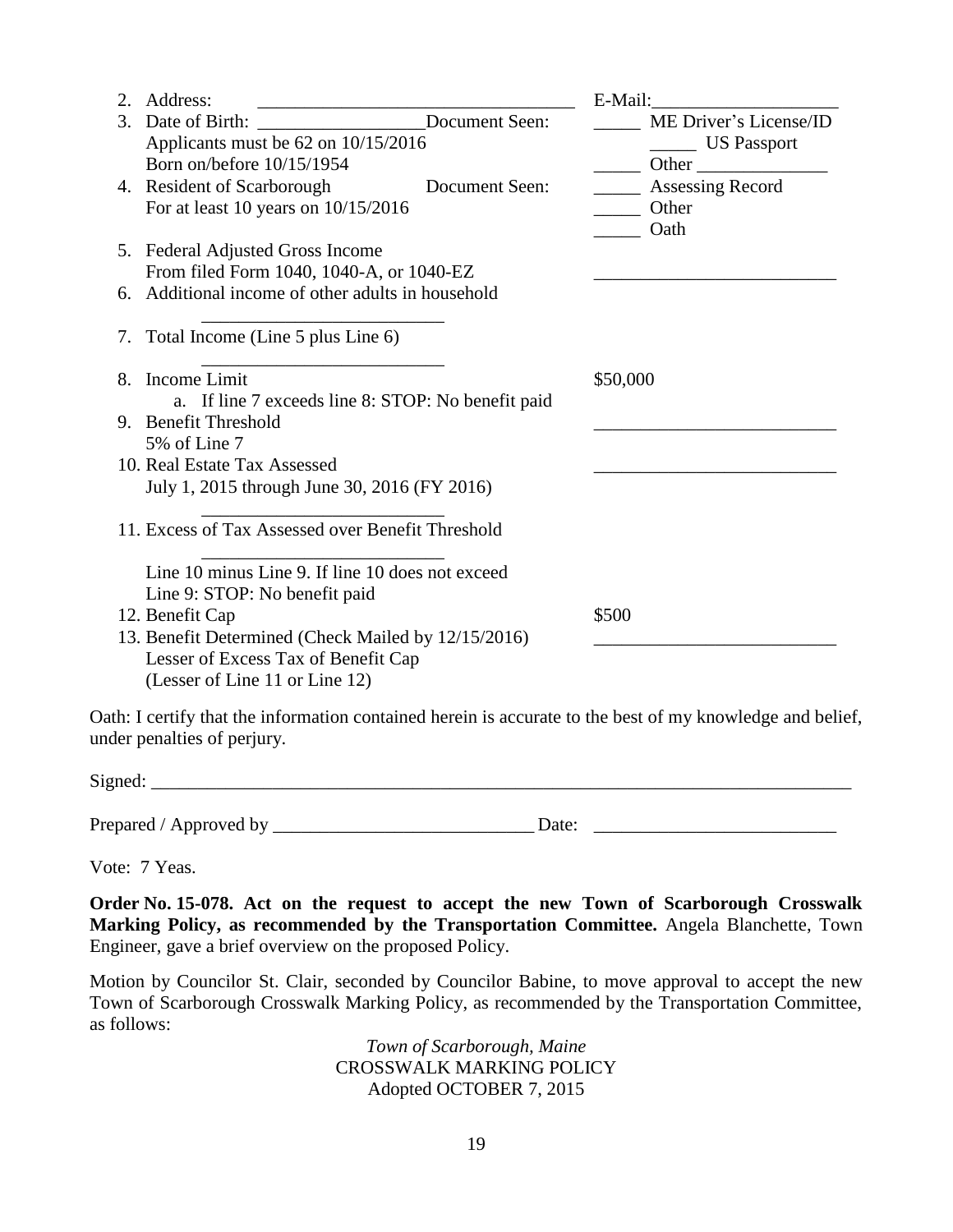The Scarborough Crosswalk Marking Policy represents a commitment by the Town of Scarborough to promote safety and livability in its neighborhoods by striving to provide safe and efficient movement of pedestrians throughout town. The goal of this policy is to promote an open process for citizen participation by: a) providing a formal process for submitting crosswalk requests and b) adopting standard procedures for town staff to follow regarding crosswalk requests.

### **A. Staff Crosswalk Review Committee**

All requests will be initially reviewed by the Staff Crosswalk Review Committee. Members of the Crosswalk Review Committee include the Planning Director, Public Works Director, Town Engineer, and Police Department designee.

### **B. Procedure for Request for New Crosswalks**

- 1. To initiate a request proposing a new crosswalk, Scarborough residents must submit a completed "*Application for Pedestrian Crosswalk Marking*" form to the Town Engineer in the Planning and Code Enforcement Department. *(The form is available on the town's website or in hardcopy at the town office).*
- 2. Upon receipt of the application, the Town Engineer will determine if the proposed location meets the basic criteria cited in **Section D** of this document. If so, the application will be circulated to members of the Staff Crosswalk Review Committee to determine if it merits a more comprehensive review.
- 3. If further review is warranted, the Crosswalk Review Committee may request any of the following next steps:
	- a. A meeting with the applicant.
	- b. A "walking audit" of the site.
	- c. Pedestrian counts at the proposed location.
	- d. A full, or partial, traffic engineering study evaluating such characteristics as roadway geometry, motorist sight distance, pedestrian and vehicle volume data, posted speed limits, crash history, distance to nearest marked crossing, and any other factor deemed relevant by the Committee.

The Committee will determine which of the above measures are appropriate based on the unique characteristics of each site. The Committee will determine the timing of these measures based on factors such as staff capacity, coordinating improvements with other planned or anticipated construction/maintenance activities, and the availability of funding.

### **C. Procedure for Staff Response to Request**

- 1. If it is determined the request warrants further consideration by the Committee, the applicant will be directly notified. A final determination letter will also be sent when the Committee reaches a decision on the proposed location.
- 2. If it is determined by the Town Engineer that the proposed location does *not* warrant a full review by the Committee, a determination letter regarding the matter will be sent to the requestor.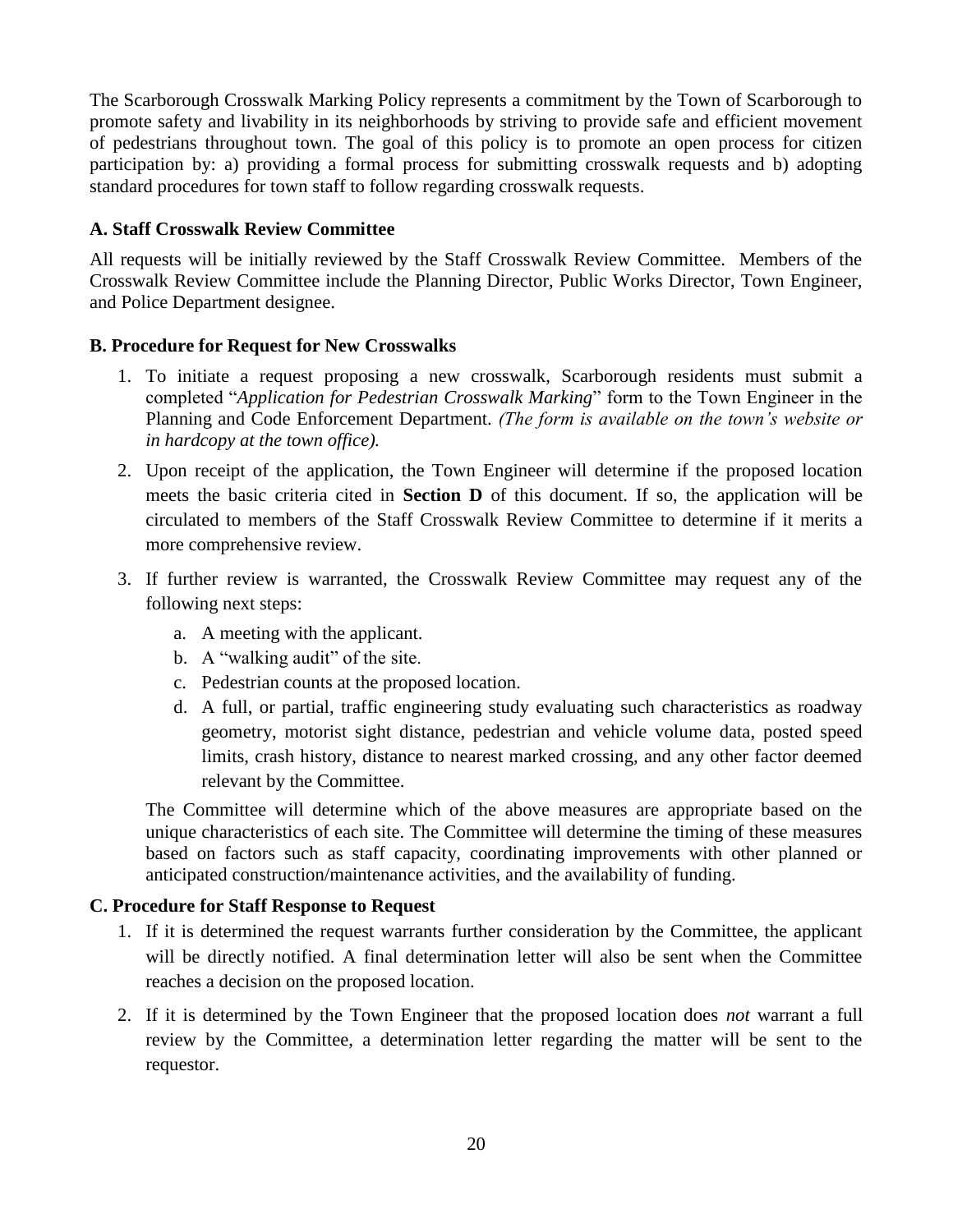### **D. Site Criteria**

- 1. In order for an "*Application for Pedestrian Crosswalk Marking*" form to be complete, the proposed location must meet **one** or more of the following site-specific criteria – the strongest applications will likely meet multiple criteria. *(Please note: the criteria below are only used to determine whether a crosswalk proposal will be considered for further review by the Committee. Every crosswalk location is unique and the Committee will evaluate each request independently if warranted).* 
	- a. The location is adjacent to a school and is part of an established walking route to/from the school.
	- b. The location is part of an established Walking School Bus (WSB) route to/from a nearby school.
	- c. The location is adjacent to a public park, playground, or other such public recreation area.
	- d. The location is adjacent to, or part of, a designated trail system.
	- e. The location is adjacent to a community center, library, or other high use public facility.
	- f. The location experiences, or is expected to experience, "high pedestrian volume."<sup>1</sup>
	- g. The location experiences, or is expected to experience, high pedestrian volumes for vulnerable demographic groups, such as children, or handicapped/disabled persons.
	- h. The location is adjacent to a senior housing facility or nursing home.
	- i. The location has experienced one or more pedestrian crashes with motor vehicles in the last five years.<sup>2</sup>
	- j. The location is within a village center area.
	- k. The location has been identified or recommended in previous town plans or traffic studies.
	- l. The location has been identified as part of a formal development review process or similar development opportunity.

### **E. General Guidelines**

 $\overline{a}$ 

- 1. Crosswalks proposed on state roads, or state aid roads must be in accordance with the MaineDOT Guidelines on crosswalks. (Link: [MaineDOT Crosswalk Guidelines.](http://www.maine.gov/mdot/csd/mlrc/technical/ti/documents/pdf/crosswalkpolicyversion4March2013.pdf))
- 2. All marked crosswalks shall lead from one safe landing zone to another. A safe landing zone is an area where a pedestrian is safe from vehicle conflict while waiting to cross or when finished crossing a roadway. *(Safe landing zones can vary by location. In some areas this may be a wide road shoulder, while in others it could be an ADA accessible ramp).*
- 3. All crosswalks shall meet the criteria put forth in the American's with Disabilities Act (ADA).

*<sup>1</sup> "High pedestrian volume" may be seasonal, or occur at specific intervals throughout the day. The Crosswalk Review Committee will use a consistent approach, and its best professional judgment, to determine whether high pedestrian volumes are present at any given location. If warranted, pedestrian counts may be conducted to provide a more detailed assessment.* 

*<sup>2</sup> Information on bicycle and pedestrian crashes can be found in the "Biking & Walking" section of MaineDOT's website here[: http://www.maine.gov/mdot/bikeped/safety/.](http://www.maine.gov/mdot/bikeped/safety/)*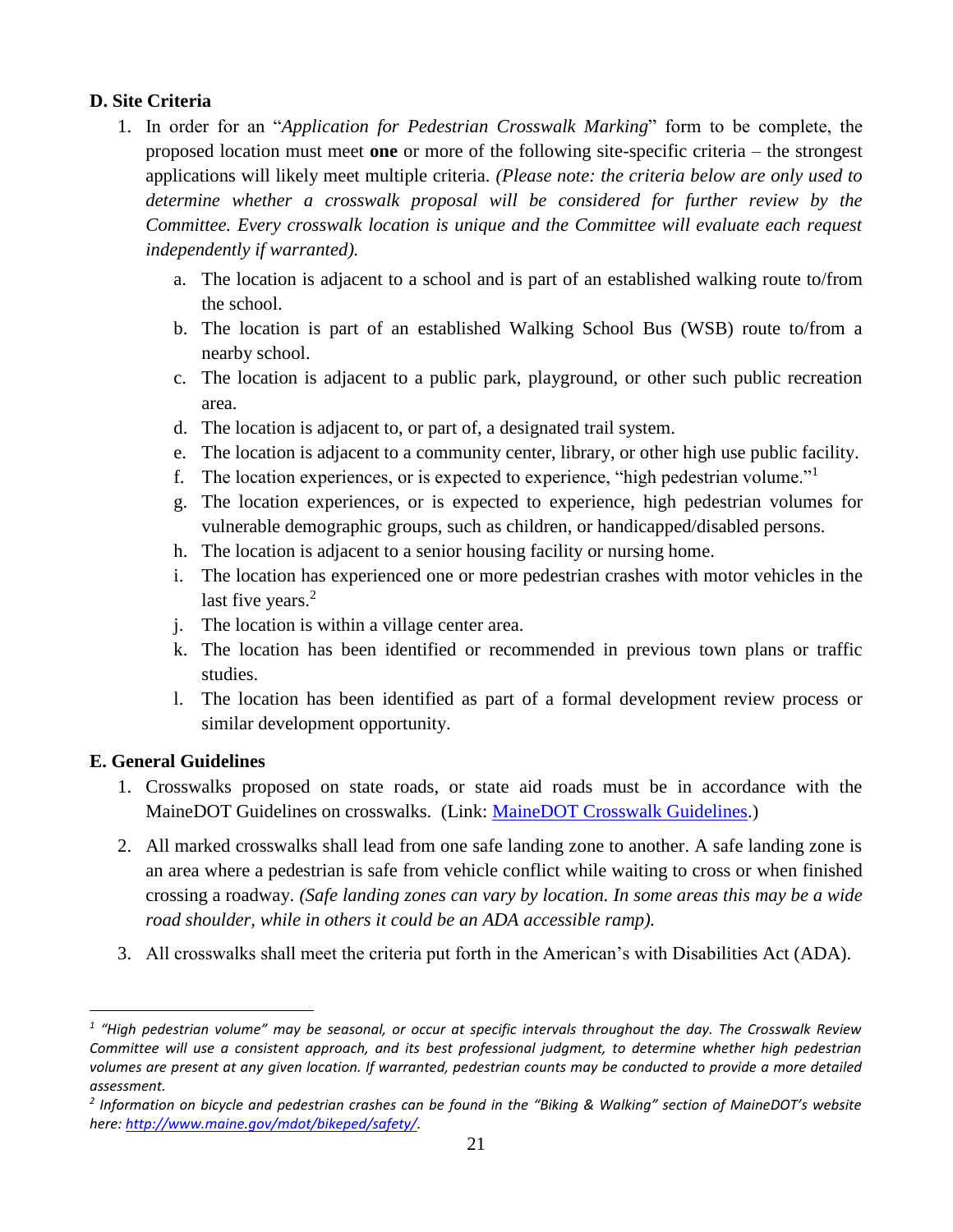- 4. Crosswalks shall be placed in areas where there is sufficient stopping sight distance for the posted speed limit and be adequately signed and lighted for nighttime use, if warranted.
- 5. Pedestrian crosswalks shall not be located on roadways with more than 3 lanes or on roadways with speeds greater than 40 mph unless in conjunction with existing or proposed sidewalks and pedestrian actuated signals.
- 6. Crosswalks installed at a signalized intersection shall include the installation of pedestrian signal heads with push button actuation and countdown timers. Pedestrian signal timing changes to the signalized operation of the intersection must be completed that meet the requirements stated in the latest version of the Federal Highway Administrations "Manual on Uniform Traffic Control Devices".
- 7. Mid-block crosswalks shall be avoided whenever possible, as they are generally not expected by motorists and create an unsafe condition for pedestrians. However, some circumstances warrant their creation such as a location where a trail or a parking area may require a pedestrian to cross a road to reach their destination, or continue on the trail. These crosswalks shall be appropriately signed for advanced warning, and if possible, lighted and provide pedestrian actuated signals, so as to be more visible to a driver.
- 8. Other than at signalized intersections, a new crosswalk shall not be marked within 200 feet of an existing crosswalk.
- 9. The style and type of marking for any new crosswalk will be in accordance with the Town of Scarborough's adopted design guidelines.

Vote: 7 Yeas.

**Order No. 15-079. Act on to authorize the Town Manager to sign a utility easement on town own property at the end of Down East Lane [Map045/Lot16].** Motion by Councilor Babine, seconded by Councilor St. Clair, to move approval to authorize the Town Manager to sign a utility easement on town own property at the end of Down East Lane [Map045/Lot16].

Vote: 7 Yeas.

**Order No. 15-080. Act on the request to rescind unused and unneeded bonded indebtedness, as noted in attached Order.** Thomas J. Hall, Town Manager, gave a brief overview on this matter.

Motion by Councilor Babine, seconded by Councilor Donovan, to move approval to rescind unused and unneeded bonded indebtedness, as noted in attached Order:

### **TOWN OF SCARBOROUGH ORDER RESCINDING UNUSED AND UNNEEDED BONDED INDEBTEDNESS AUTHORITY**

**WHEREAS**, The Town of Scarborough has authorized certain bonded indebtedness between 1995 and 2014 that was not needed and the full amount of such originally authorized municipal bonded indebtedness was never issued either because the projects did not require the full amount of bonded indebtedness that was authorized or the projects were abandoned.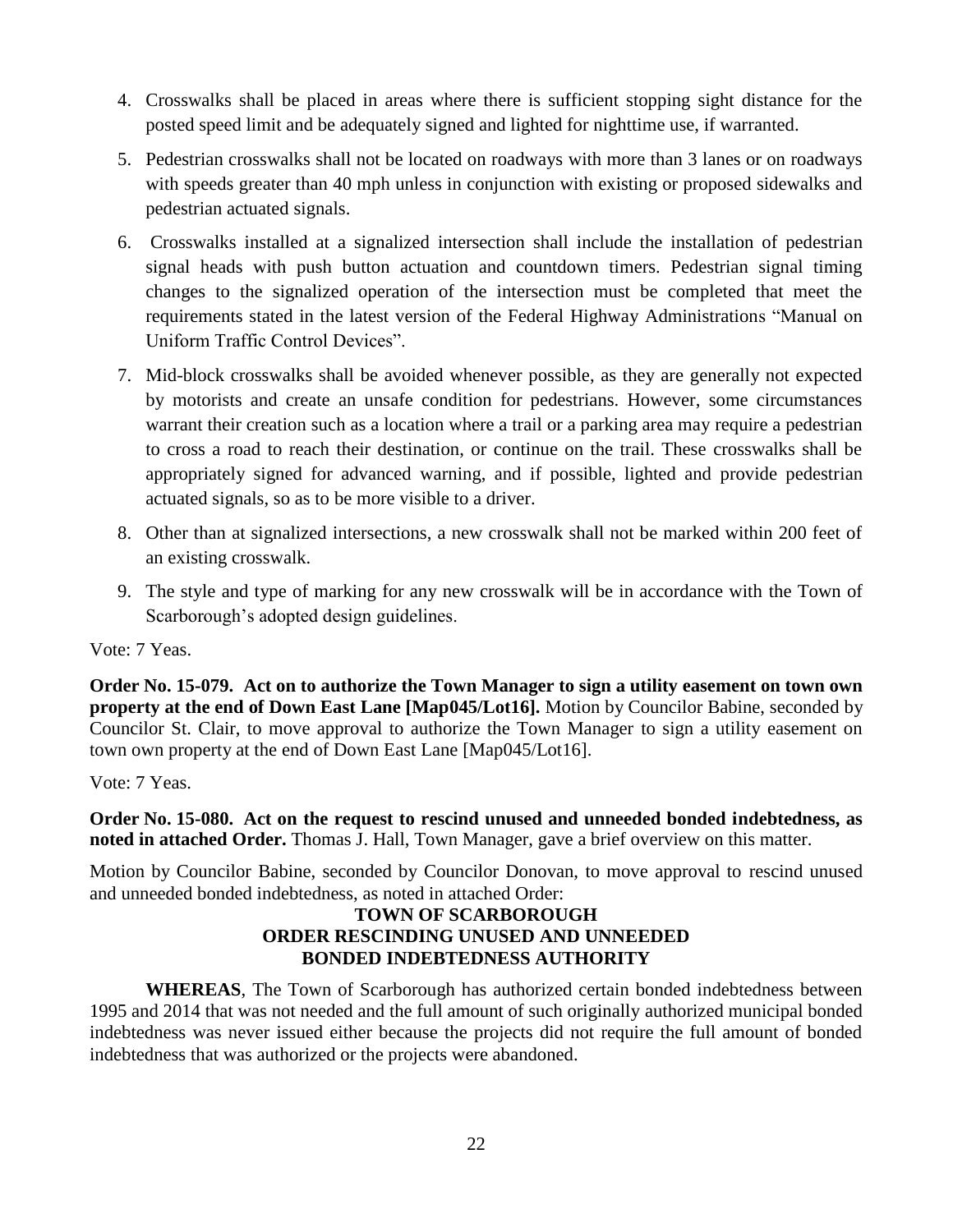**NOW THEREFORE, BE IT ORDERED,** That the following list of unused and unneeded bonded indebtedness authority be rescinded and de-authorized in the amount of \$4,346,004:

#### **Bond Orders to be Rescinded**

| <b>Budget</b> |                             | Amount<br>of Bond | <b>Actually</b>          | <b>Will</b>     |            | <b>Second</b><br><b>Reading</b> |                     |
|---------------|-----------------------------|-------------------|--------------------------|-----------------|------------|---------------------------------|---------------------|
| Year          | Project                     | Order             | <b>Bonded</b>            | <b>Not Bond</b> | Order#     | <b>Date</b>                     | Reason              |
| 94-95         | Wentworth Energy Improv     | 107,771           | 51,057                   | 56,714          | 96-29      | 05/01/96                        | <b>Under Budget</b> |
| 96-97         | OH Prof Building Renov.     | 160,000           |                          | 160,000         | 96-61      | 10/02/96                        | Avail Funds         |
| 99-00         | CS Blue Point Park          | 45,000            | 16,270                   | 28,730          | $00 - 63$  | 05/03/00                        | <b>Under Budget</b> |
| 99-00         | SEMA Generators Eng 3,4     | 107,100           | 60,000                   | 47,100          | $00 - 63$  | 05/03/00                        | <b>Under Budget</b> |
| $01-02$       | CS Rec Trak Web Applic      | 8,500             |                          | 8,500           | $02 - 31$  | 04/03/02                        | <b>Avail Funds</b>  |
| $01 - 02$     | MIS Web Server              | 9,500             |                          | 9,500           | $02 - 31$  | 04/03/02                        | Avail Funds         |
| $01 - 02$     | Planning GIS Applicatn      | 5,000             | $\overline{\phantom{0}}$ | 5,000           | $02 - 31$  | 04/03/02                        | Avail Funds         |
| $01 - 02$     | Planning Workstation/phon   | 1,850             |                          | 1,850           | $02 - 31$  | 04/03/02                        | <b>Avail Funds</b>  |
| $01 - 02$     | Library Exterior Lighting   | 10,000            |                          | 10,000          | $02 - 31$  | 04/03/02                        | <b>Under Budget</b> |
| 03-04         | Nutrition POS System        | 47,492            | 47,300                   | 192             | 03-142     | 11/05/03                        | <b>Under Budget</b> |
| 03-04         | SW Equip Replace            | 282,934           | 282,900                  | 34              | $03 - 142$ | 11/05/03                        | <b>Under Budget</b> |
| $04-05$       | PW Loader/Backhoe           | 95,779            | 95,700                   | 79              | $05 - 7$   | 02/16/05                        | <b>Under Budget</b> |
| $04 - 05$     | School System Wide ADA      | 183,000           | 153,500                  | 29,500          | $05 - 8$   | 02/16/05                        | <b>Under Budget</b> |
| 06-07         | CS Synthetic Turf Field     | 395,000           | 394,000                  | 1,000           | 06-128     | 11/01/06                        | <b>Under Budget</b> |
| 06-07         | PW Roof Repair              | 290,230           | 225,667                  | 64,563          | 06-128     | 11/01/06                        | <b>Under Budget</b> |
| 06-07         | Sch Technology              | 69,383            | 69,380                   | 3               | 06-129     | 11/01/06                        | <b>Under Budget</b> |
| $07 - 08$     | Tax/Excise Office Renova    | 325,000           | 194,620                  | 130,380         | 08-25      | 04/02/08                        | <b>Under Budget</b> |
| $07 - 08$     | Facilities-support equip    | 30,000            | 25,160                   | 4,840           | 08-26      | 04/02/08                        | <b>Under Budget</b> |
| $07 - 08$     | <b>Blue Point Sch Fence</b> | 25,000            | 7,500                    | 17,500          | 08-26      | 04/02/08                        | <b>Under Budget</b> |
| $07 - 08$     | SW Asbestos Flooring Aba    | 225,000           | 215,300                  | 9,700           | 08-26      | 04/02/08                        | <b>Under Budget</b> |
| $07 - 08$     | PH/BL Pt sch exterior litin | 70,000            | 55,000                   | 15,000          | 08-26      | 04/02/08                        | <b>Under Budget</b> |
| $07 - 08$     | Long Range Planng Schoo     | 160,000           | 80,000                   | 80,000          | 08-26      | 04/02/08                        | <b>Under Budget</b> |
| 08-09         | Public Safety Bldg Site Stu | 100,000           | 25,000                   | 75,000          | 08-122     | 09/17/08                        | <b>Under Budget</b> |
| 08-09         | MS/WW Bldg Modif            | 100,000           | 40,000                   | 60,000          | 08-123     | 09/17/08                        | <b>Under Budget</b> |
| 08-09         | <b>WW</b> Interior Finishes | 50,000            | 30,000                   | 20,000          | 08-123     | 09/17/08                        | <b>Under Budget</b> |
| $09-10$       | Old County Rd Drainage S    | 1,350,000         | 1,150,000                | 200,000         | $10 - 11$  | 02/17/10                        | <b>Under Budget</b> |
| $09 - 10$     | PW Plow Truck               | 160,600           | 160,505                  | 95              | $10 - 11$  | 03/03/10                        | <b>Under Budget</b> |
| $10 - 11$     | HS Field Lighting           | 85,650            | 85,640                   | 10              | $11-30$    | 05/04/11                        | <b>Under Budget</b> |
| $10 - 11$     | <b>PW</b> Backhoe           | 121,000           | 103,815                  | 17,185          | $11-30$    | 05/04/11                        | <b>Under Budget</b> |
| $11 - 12$     | PW Loader                   | 152,650           | 152,400                  | 250             | $12 - 28$  | 03/21/12                        | <b>Under Budget</b> |
| $11 - 12$     | Wentworth School Constru    | 39,077,594        | 35,784,815               | 3,292,779       | 11-68      | 08/17/11                        | <b>Under Budget</b> |
| $12 - 13$     | <b>Town Hall Boilers</b>    | 165,500           | 165,000                  | 500             | 13-07      | 02/20/13                        | <b>Under Budget</b> |
|               |                             | 44.016.533        | 39.670.529               | 4,346,004       |            |                                 |                     |

Vote: 7 Yeas.

**Order No. 15-081. Act on the request set the date, time, and location of the Municipal Elections for Tuesday, November 3, 2015; appoint the warden, set the hours for voter registration, and act on appointments of election/ballot clerks, pursuant to Chapter 200 – Article VIII. Nomination and Elections and authorize the Town Clerk to make any additional appointments as necessary.** Motion by Councilor Babine, seconded by Councilor Caterina, to move approval on the request to set the date, time, and location of the Municipal Elections for Tuesday, November 3, 2015; appoint the warden, set the hours for voter registration, and act on appointments of election/ballot clerks, pursuant to Chapter 200 – Article VIII. Nomination and Elections and authorize the Town Clerk to make any additional appointments as necessary, as follows: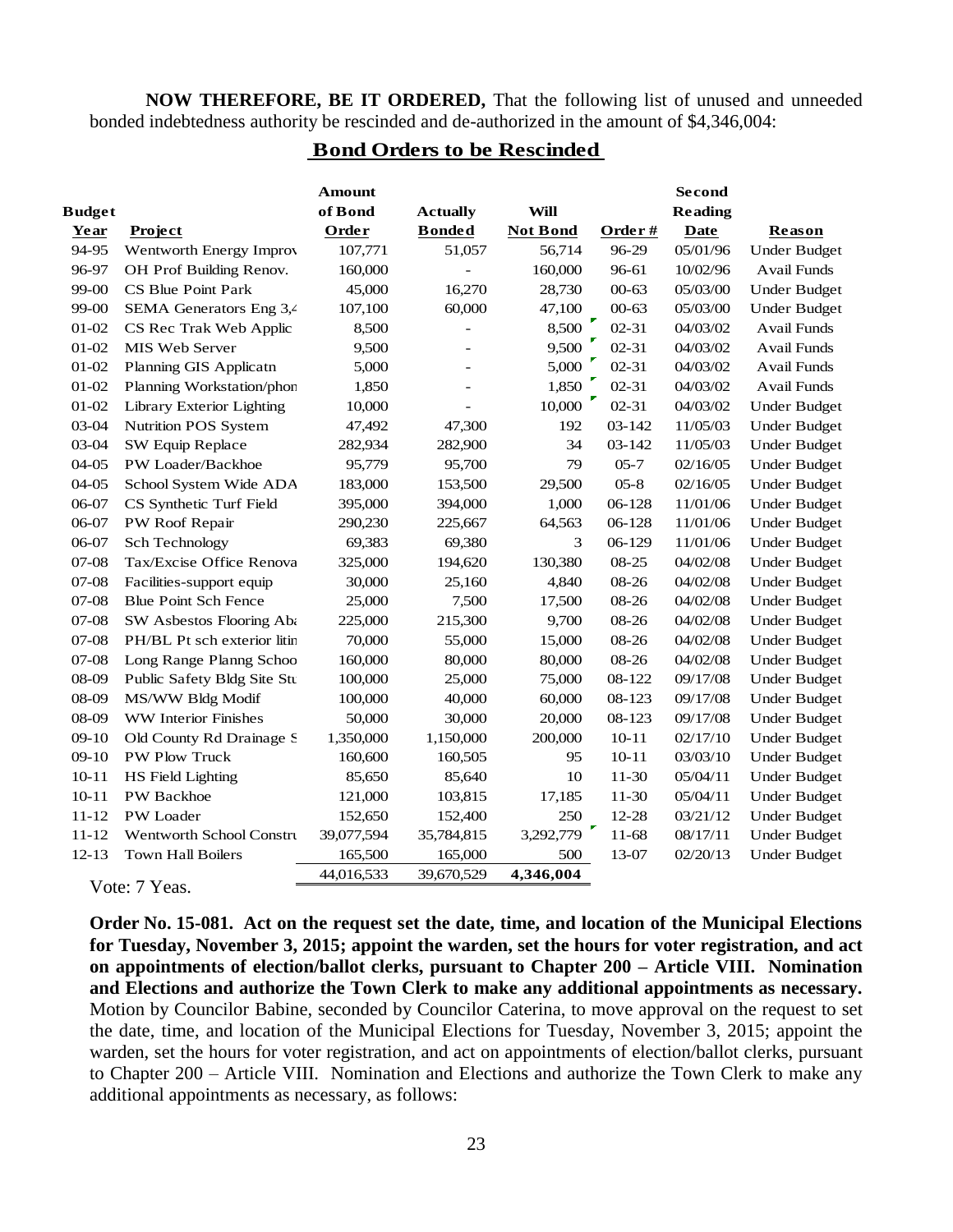#### **Regular Municipal Election**

# *TOWN OF SCARBOROUGH, MAINE*

# TUESDAY, NOVEMBER 3, 2015

DAY AND DATE OF ELECTION

County of Cumberland, ss State of Maine

To: Robert A. Moulton, the Police Chief of Scarborough:

You are hereby required in the name of the State of Maine to notify the voters of the Town of Scarborough of the Regular Municipal & Referendum Election, as described in this warrant.

To the Voters of the Town of Scarborough:

You are hereby notified that an election for the purpose of a Regular Municipal Election will be held on Tuesday, November 3, 2015, at the Scarborough High School Alumni Gymnasium: ֧֪֚֞֝֬֝֬֝֬֝֬֝֬֝

| <b>FOR COUNCIL MEMBER</b> | <b>FOR BOARD OF</b>                                           | <b>FOR TRUSTEE OF</b>    |  |  |
|---------------------------|---------------------------------------------------------------|--------------------------|--|--|
|                           | <b>EDUCATION MEMBER</b>                                       | <b>SCARBOROUGH</b>       |  |  |
|                           |                                                               | <b>SANITARY DISTRICT</b> |  |  |
| Vote for Two 3 Year Term  | Vote for THREE 3 Year Term Vote for TWO                       | 3 Year Term              |  |  |
| BENEDICT, James E.        | BEELEY, Donna L.                                              | RICO, Nicola F.          |  |  |
| CAIAZZO, Christopher J.   | MILES, Kathryn E.                                             | VIOLA, Benedetto         |  |  |
| ROWAN, Robert W.          | PERRY, Jacquelyn A.                                           |                          |  |  |
| SOMERS, William F.        |                                                               |                          |  |  |
| TUREK, Michael B.         |                                                               |                          |  |  |
|                           | <b>FOR BOARD OF</b>                                           |                          |  |  |
|                           | <b>EDUCATION MEMBER</b>                                       |                          |  |  |
|                           | 1 Year Term to fill a vacancy                                 |                          |  |  |
|                           | created by the resignation of<br>Jane S. Leng, with a term to |                          |  |  |
|                           |                                                               |                          |  |  |
|                           | expire in 2016.                                               |                          |  |  |
|                           | Vote for One                                                  |                          |  |  |
|                           | LYFORD, Cari S.                                               |                          |  |  |
|                           |                                                               |                          |  |  |

**===** 

The polls shall be opened at 7:00 A.M. and closed at 8:00 P.M.

Absentee Ballots shall be processed on Election Day, Tuesday, November 3, 2015, starting at 9:00 a.m. and hourly thereafter.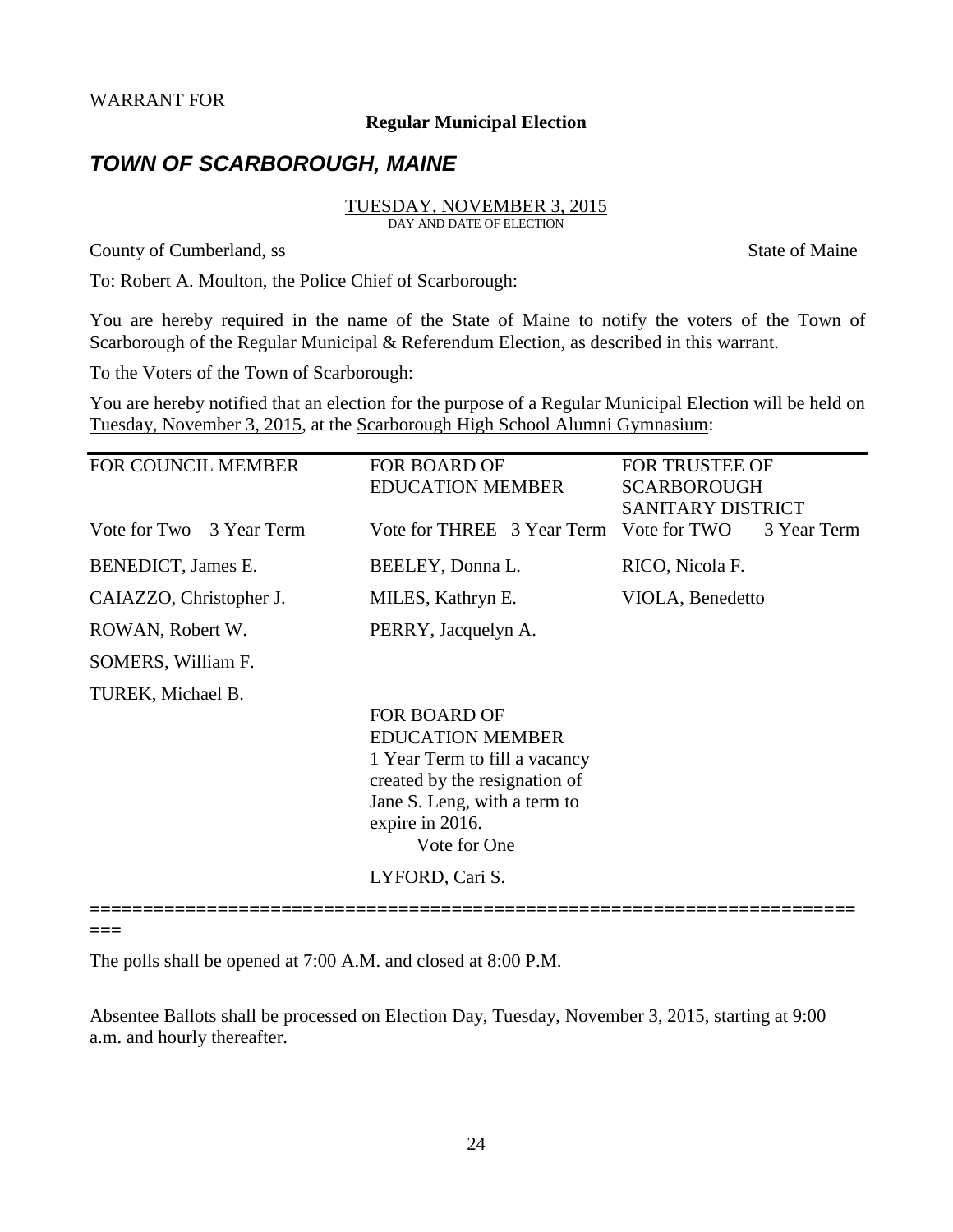The Registrar of Voters will hold office hours during regular business hours of the Town Hall and at the polls to correct any error or change a name or address on the voting list; to accept the registration of any person eligible to vote and to accept new enrollments.

A person who is not registered as a voter in the Town of Scarborough may not vote in any Scarborough election.

Approved on Wednesday, October 7, 2015, by the Scarborough Town Council.

Signed by the Town Council: Council Chair Holbrook, Councilors Babine, Blaise, Donovan, Caterina, Hayes and St. Clair.

the control of the control of the control of the control of the control of the control of the control of the control of the control of the control of the control of the control of the control of the control of the control

| Last          |                   |                   |                  |                   |             |
|---------------|-------------------|-------------------|------------------|-------------------|-------------|
| <b>Name</b>   | <b>First Name</b> |                   | <b>Last Name</b> | <b>First Name</b> |             |
| Alden         | Joyce             | <b>Ward Clerk</b> | LaChapelle       | Lorraine          |             |
| Archibald     | Annie             |                   | Lebauer          | Andrew            |             |
| Asbas         | Erika             |                   | Libby            | Susan             |             |
| <b>Bayley</b> | Kathleen          |                   | Love             | Janet             |             |
| Bernard       | Rhonda            |                   | MacLean          | Geoff             |             |
| Campbell      | Edward            |                   | MacLean          | Nancy             |             |
| Carlson       | Constance         |                   | Major            | Janice            |             |
| Clough        | Harold            |                   | Maroon           | Mark              |             |
| Cooledge      | Melissa           |                   | Massa            | Kimberly          |             |
| Corthell      | Kerry             |                   | McGonagle        | Janet             |             |
| Dahms         | Beverly           |                   | Norfleet         | Kate              |             |
| DeSanctis     | Marjorie          |                   | <b>O'Roak</b>    | Marion            | Ward Clerk  |
| Drinan        | Janice            |                   | Paul             | Janice            |             |
| Downs         | Marie             |                   | Penley           | William           | Dep. Warden |
| Duca          | Mary              |                   | Pendleton        | Robert            |             |
| Elder         | Sandra            |                   | Pinkham          | Erika             |             |
| <b>Estes</b>  | Emilie            |                   | Plowman          | Cheryl            |             |
| Fagnant       | <b>Barbara</b>    |                   | Plummer          | Doris             |             |
| Fenlason      | Charlene          |                   | Quirk            | Rebecca           |             |
| Flaherty      | Connie            |                   | Reid             | Richard           |             |
| Gillis        | June              |                   | Rideout          | Deborah           |             |
| <b>Giroux</b> | Jean              |                   | Smith            | Doris             |             |
| <b>Giroux</b> | Wilfred           |                   | Serbin           | Drew              |             |
| Gledhill      | Guy               | Warden            | Springer         | Ellie             |             |
| Ham           | Ann Marie         |                   | Springer         | Dick              |             |
| Grant         | Elizabeth         |                   | Squires          | <b>Burton</b>     |             |
| Greenleaf     | Libby             |                   | Thauer           | Heather           |             |
| Hanson        | Georgia           |                   | Ward             | Emily             |             |
| Hazard        | Donna             |                   | Weeks            | Maureen           |             |
| Helms         | Carl              |                   | Wiley            | Mary Lou          |             |
|               |                   |                   |                  |                   |             |

### ELECTION WORKERS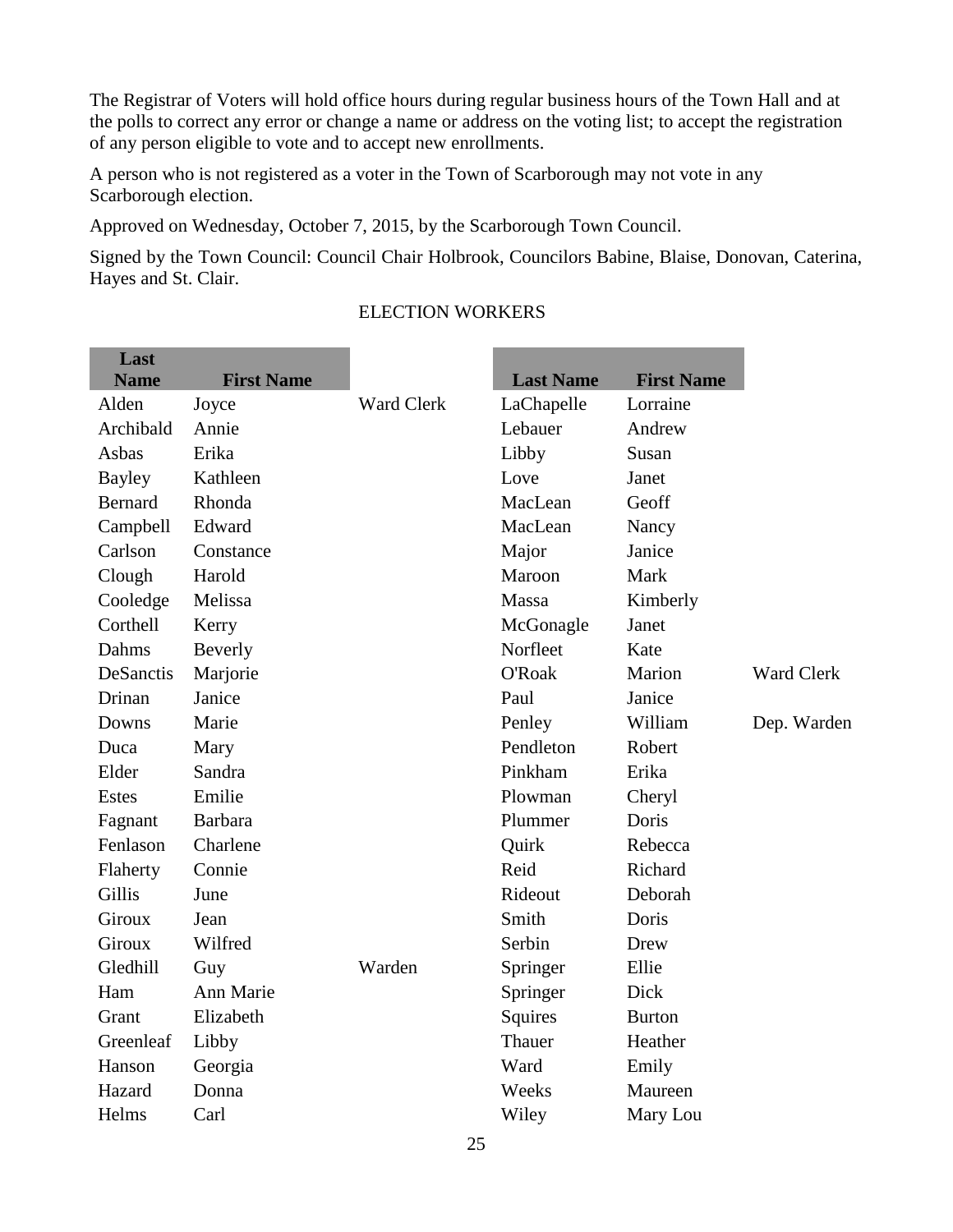Helms Sue Wink Eska Hendrix Catherine Wygant Michael Hendrix Timothy Holton Geraldine Jackson Mark Jackson Shirley Johnson Ann Johnson Sheila Jones Patricia Killelea Elaine Kueck Cindy

Vote: 7 Yeas.

**Resolution 15-005. Resolve to authorize the Town Manager to research and provide recommendations to the Town Council regarding metered parking at Higgins Beach.** Motion by Councilor St. Clair, seconded by Councilor Blaise, to move approval of Resolution 15-005.

Motion by Council Chair Holbrook, seconded by Councilor Babine, to move approval to amend the main motion to include a ticket violation fee schedule.

Vote on Amendment: 7 Yeas.

Main Motion as amended:

## **RESOLUTION 15-005**

### *Town of Scarborough* **METERED PARKING AT HIGGINS BEACH**

**BE IT RESOLVED,** by the Town Council of the Town of Scarborough, in Town Council assembled that the Town Council directs the Town Manager to research and provide recommendations to the Town Council regarding metered parking at Higgins Beach and develop a fee schedule for ticket violations. Recommendations are to be provided in such time to allow for consideration of any action item that may be required at the October 21, 2015, regular meeting.

Signed and sealed this the 7th day of October, 2015, on behalf of the Scarborough Town Council and the Town Manager of Scarborough, Maine. Signed by Jessica L. Holbrook, Council Chair and attested by Yolande P. Justice, Town Clerk.

Vote: 7 Yeas.

**Item 8. Non Action Items.** None at this time.

#### **Item 9. Standing and Special Committee Reports and Liaison Reports.**

- Councilor Blaise gave an overview on the Planning Board meeting.
- Councilor St. Clair noted that the Ordinance Committee would not be meeting until after the Elections.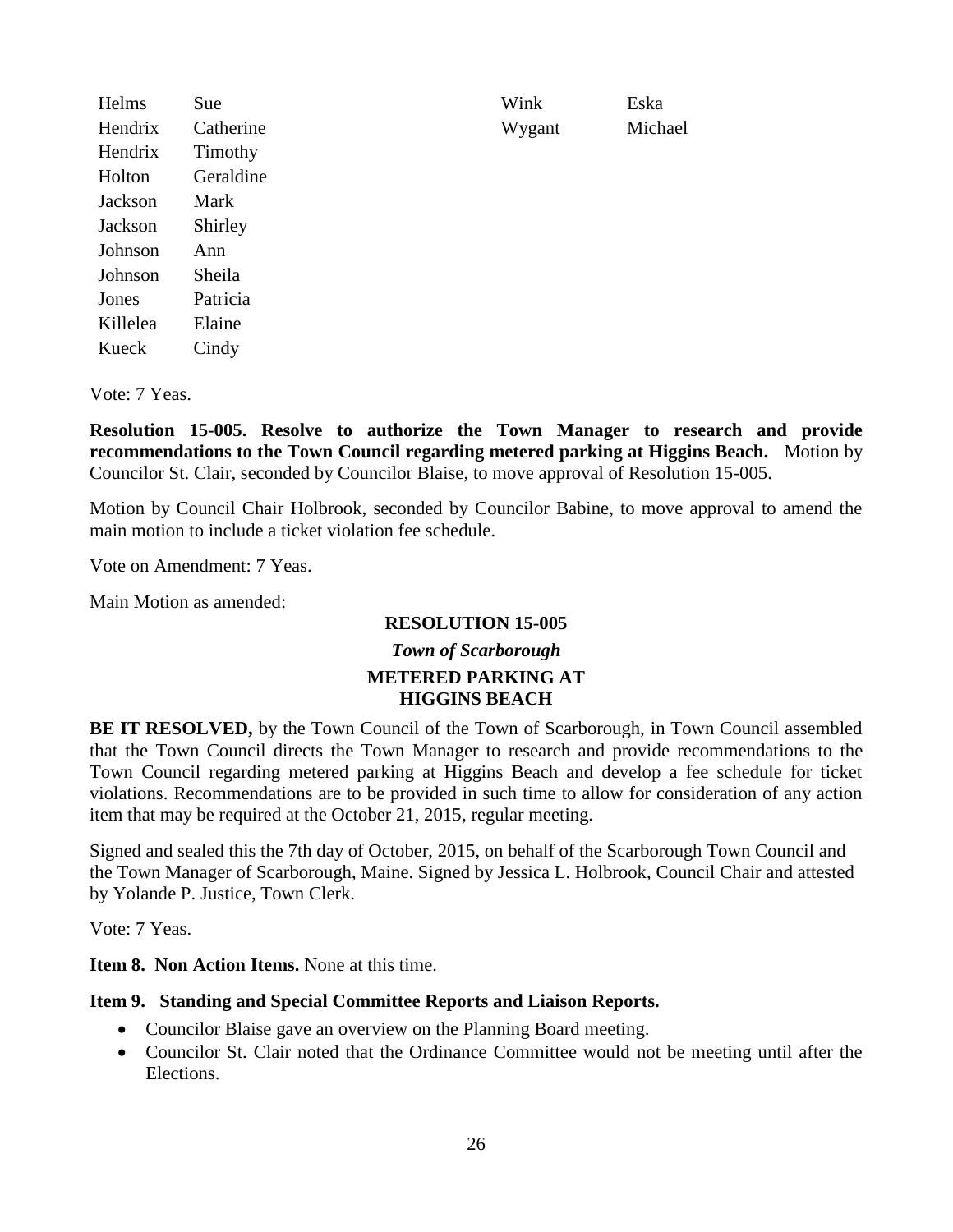- Council Chair Holbrook gave an update on the Historic Implementation Committee. And noted that the Appointments Committee meeting would meet at 6:30 p.m. prior to the next Council meeting. Prior to the November 4<sup>th</sup> Town Council meeting there would be a Goals Workshop.
- Council Caterina gave an update on the Long Range Planning Committee and added that she had attended the Broadband Conference.
- Councilor Donovan gave an update on the Rules and Policies Committee meeting and then went on to give update on the Energy Committee.
- Councilor Babine gave an update on the Finance Committee and gave an update on SEDCO and the Cumberland County Budget.

**Item 10. Town Manager Report.** Thomas J. Hall, Town Manager, gave the following updates:

- Thanked the Council and Town for sponsoring him being able to attend the Annual Managers conference – it was very informative.
- The Tri-Gen Project is nearing completion and there would be press releases. This week it would be commissioned.
- The Broadturn sewer project is in place and final paving is near completion.
- The Supreme Judicial Court would be holding court at the Scarborough High School next week.
- At the MMA Convention this year Chief Thurlow had been recognized as Fire Chief of the Year.

### **Item 11. Council Member Comments.**

- Councilor Babine attending the MMA Convention and attended the honoring of the Fire Chief – congratulations and Thank you to the Chief. He thanked the Chamber of Commerce for hosting Candidates Night. Congratulations to SEDCO for a successful year. He encouraged everyone to get out and vote – it is our responsibility to vote.
- Councilor Donovan also was able attend honor for Chief Thurlow. He gave a quick update on Operation Hope - 10 people had received assistance thus far [3 from Scarborough and 7 not from Scarborough]. He noted that the SEDCO Annual Meeting was successful; he attended the dedication of the Benjamin Farm and the opening of the Salt Pump Climbing Gym – great for all ages.
- Councilor Caterina had also attended the SEDCO Dinner, which had been well attended. She too spoke of Operation Hope and thought it was amazing that just in the few short days how many individuals have been helped. She pointed out the Police Chief had been contacted by a New Jersey Police Department to inquire about the program.
- Councilor St. Clair Operation also spoke on Operation Hope noting that many individuals who go down the path of drugs feel like they have no place to turn. She then suggested that Councilor Donovan talk to other communities about the Tax Assistance Program that is before the Town Council.
- Councilor Blaise also attended the SEDCO and was amazed at the number of people who were in attendance.
- Councilor Hayes also spoke on the SEDCO meeting and of Operation Hope. He then urged everyone to get to know the candidates; become informed and then cast your votes.
- Council Chair Holbrook spoke on the SEDCO meeting. She was really excited and proud of Scarborough for Operation Hope. She congratulated Chief Thurlow. It is that time of year and the Fuel Assistance Program would be utilized soon, adding that Clynk Bags are available in